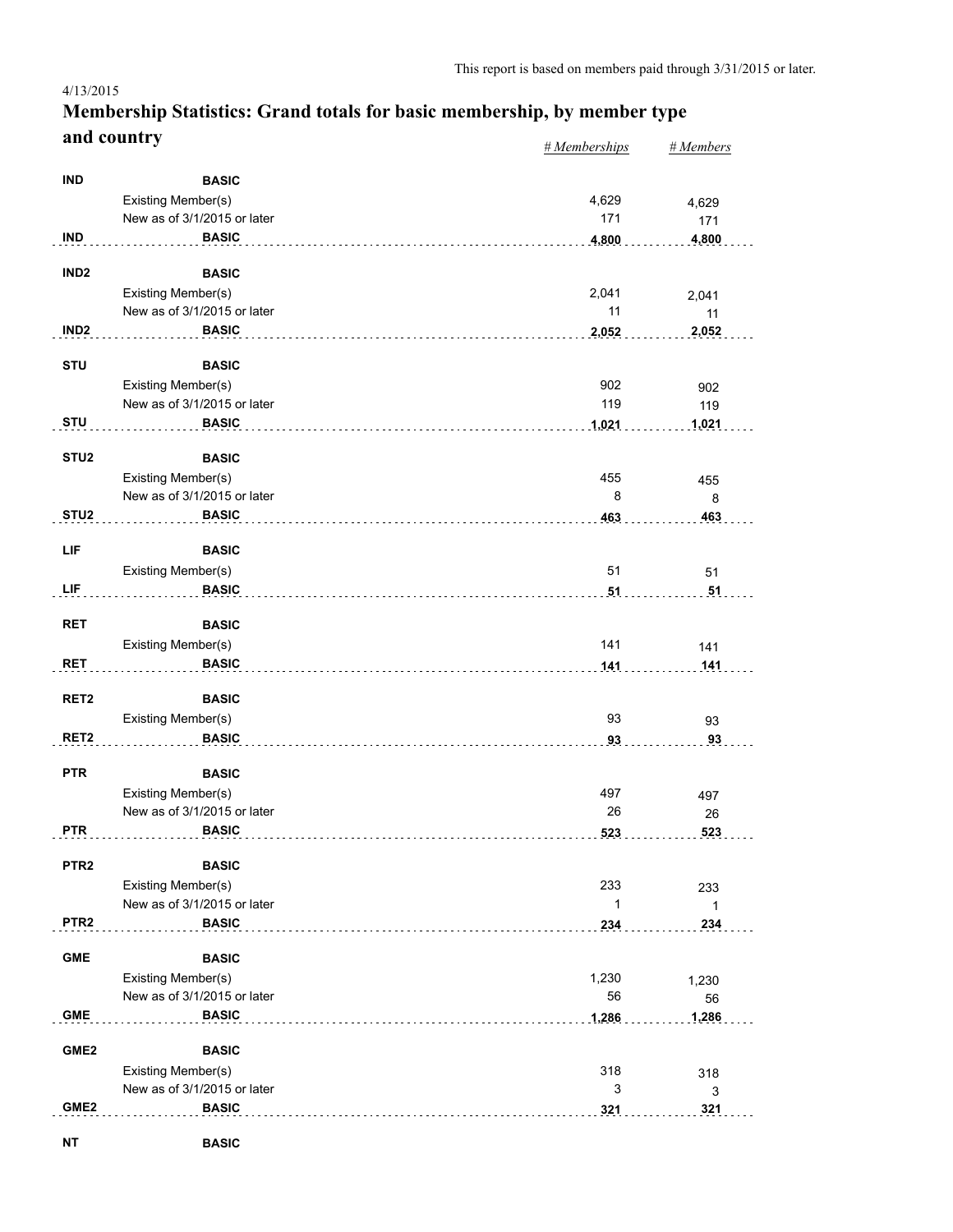| <b>Grand Total:</b> |                             | 11,978 | 11,978       |
|---------------------|-----------------------------|--------|--------------|
| NT <sub>2</sub>     | <b>BASIC</b>                | 413    | 413          |
|                     | New as of 3/1/2015 or later | 10     | 10           |
|                     | Existing Member(s)          | 403    | 403          |
| NT <sub>2</sub>     | <b>BASIC</b>                |        |              |
| <b>COMP</b>         | <b>BASIC</b>                | 2      | $\mathbf{2}$ |
|                     | Existing Member(s)          | 2      | 2            |
| <b>COMP</b>         | <b>BASIC</b>                |        |              |
| <b>NT</b>           | <b>BASIC</b>                | 578    | 578          |
|                     | New as of 3/1/2015 or later | 41     | 41           |
|                     | Existing Member(s)          | 537    | 537          |

# **Member Types**



Note: in all general statistic reports, joint household memberships are treated as "one" member EXCEPT in the second column of this report, where joints are counted as two people, providing the most accurate count of the number of TESOL members.

|             |                      | Existing Member(s) | New as of 3/1/2015 or<br>later | <b>Total</b>   |
|-------------|----------------------|--------------------|--------------------------------|----------------|
| <b>COMP</b> | <b>United States</b> | $\mathbf{2}$       | 0                              | $\overline{2}$ |
|             | <b>Total</b>         | $\overline{2}$     | 0                              | $\overline{2}$ |
| <b>GME</b>  | <b>United States</b> | 55                 | 6                              | 61             |
|             | <b>ALBANIA</b>       | 3                  | 0                              | 3              |
|             | <b>ALGERIA</b>       | 4                  | 0                              | 4              |
|             | ANGOLA               | 1                  | 0                              | 1              |
|             | ARGENTINA            | 18                 | 0                              | 18             |
|             | <b>ARMENIA</b>       | 1                  | 0                              | 1              |
|             | <b>AZERBAIJAN</b>    | 6                  | 0                              | 6              |
|             | <b>BANGLADESH</b>    | 5                  | 1                              | 6              |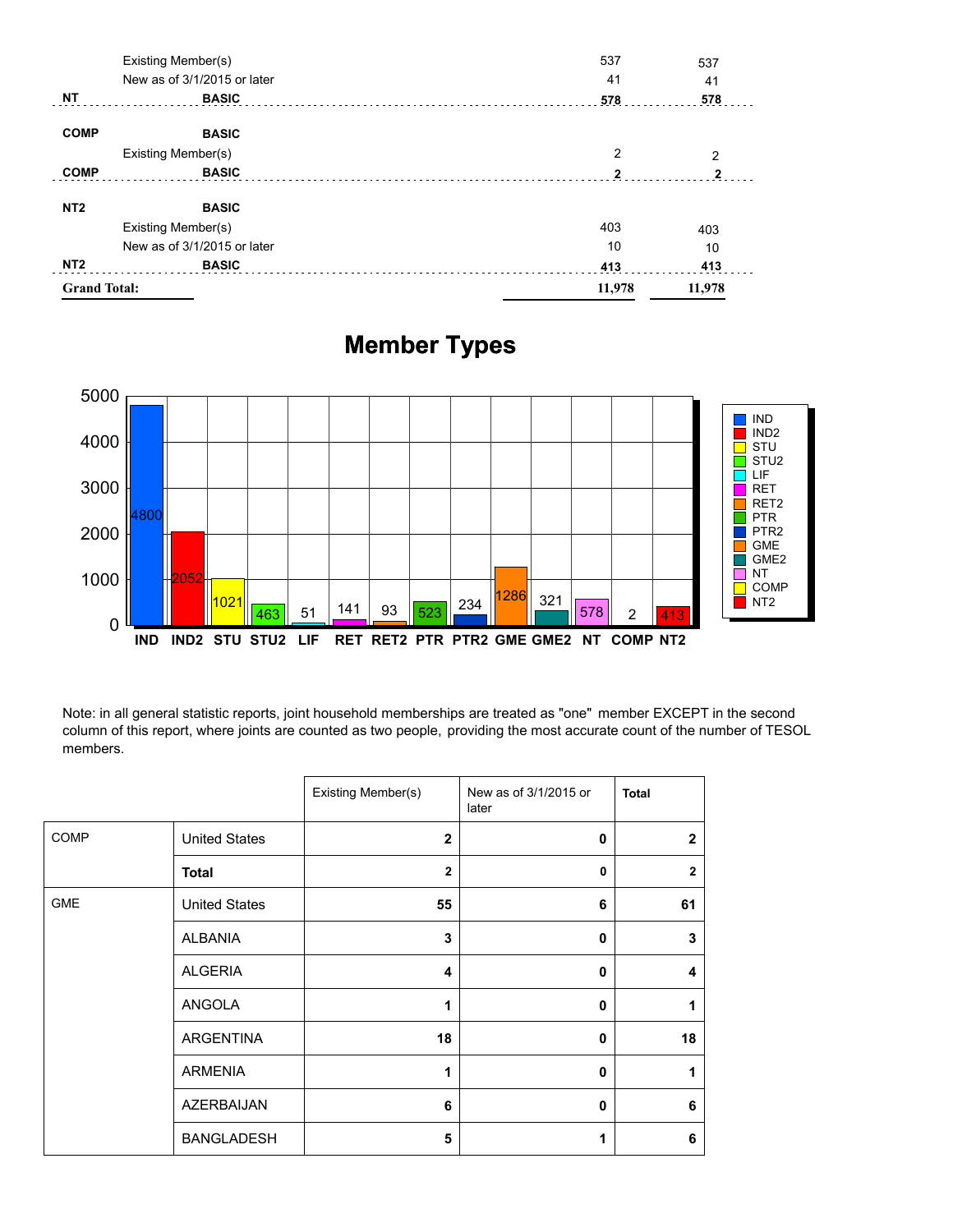|            |                     | Existing Member(s)      | New as of 3/1/2015 or<br>later | <b>Total</b>   |
|------------|---------------------|-------------------------|--------------------------------|----------------|
| <b>GME</b> | <b>BARBADOS</b>     | $\mathbf{1}$            | 0                              | 1              |
|            | <b>BELARUS</b>      | 1                       | 0                              | 1              |
|            | <b>BOLIVIA</b>      | 6                       | 0                              | 6              |
|            | <b>BOSNIA AND</b>   | $\mathbf{1}$            | 0                              | 1              |
|            | <b>BRAZIL</b>       | 60                      | 3                              | 63             |
|            | <b>BULGARIA</b>     | $\mathbf{2}$            | 0                              | $\mathbf{2}$   |
|            | <b>BURKINA FASO</b> | $\mathbf{2}$            | 0                              | $\mathbf{2}$   |
|            | <b>CAMBODIA</b>     | 1                       | 0                              | 1              |
|            | CAMEROON            | $\mathbf 3$             | 0                              | 3              |
|            | CANADA              | 1                       | 0                              | 1              |
|            | <b>CHILE</b>        | 5                       | $\mathbf 2$                    | 7              |
|            | <b>CHINA</b>        | 156                     | $\mathbf 1$                    | 157            |
|            | <b>COLOMBIA</b>     | 9                       | $\mathbf 1$                    | 10             |
|            | <b>COSTA RICA</b>   | 8                       | $\pmb{0}$                      | 8              |
|            | <b>CROATIA</b>      | $\mathbf{2}$            | 0                              | $\mathbf 2$    |
|            | <b>CUBA</b>         | $\mathbf{1}$            | 0                              | $\mathbf{1}$   |
|            | <b>DOMINICAN</b>    | $\overline{7}$          | 0                              | $\overline{7}$ |
|            | <b>ECUADOR</b>      | 51                      | ${\bf 5}$                      | 56             |
|            | <b>EGYPT</b>        | 312                     | $\pmb{0}$                      | 312            |
|            | EL SALVADOR         | 3                       | $\mathbf{0}$                   | 3              |
|            | <b>GEORGIA</b>      | $\overline{\mathbf{5}}$ | $\pmb{0}$                      | 5              |
|            | <b>GHANA</b>        | $\mathbf 0$             | 1                              | 1              |
|            | <b>GRENADA</b>      | $\mathbf{2}$            | 0                              | $\mathbf 2$    |
|            | <b>GUATEMALA</b>    | $\overline{\mathbf{5}}$ | 3                              | 8              |
|            | <b>HAITI</b>        | 20                      | $\mathbf 2$                    | 22             |
|            | <b>HONDURAS</b>     | 4                       | 0                              | 4              |
|            | <b>HONG KONG</b>    | $\mathbf{1}$            | 0                              | 1              |
|            | <b>HONG KONG</b>    | $\mathbf{1}$            | 0                              | 1              |
|            | <b>INDIA</b>        | 38                      | 1                              | 39             |
|            | <b>INDONESIA</b>    | 3                       | 1                              | 4              |
|            | <b>IRAN</b>         | 5                       | $\pmb{0}$                      | 5              |
|            |                     |                         |                                |                |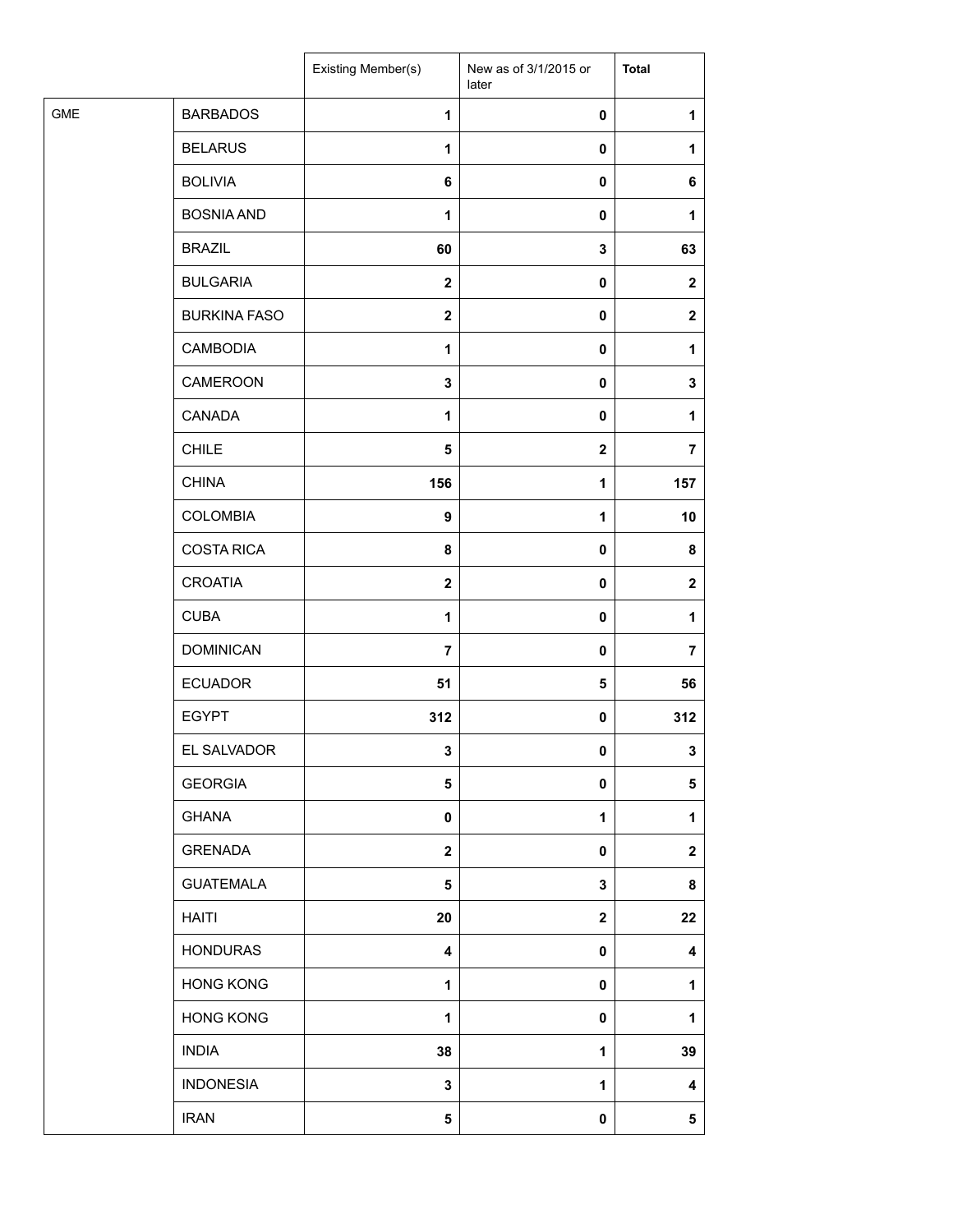| <b>GME</b><br><b>IRAQ</b><br>$\overline{7}$<br>$\pmb{0}$<br><b>JAMAICA</b><br>$\mathbf 3$<br>$\pmb{0}$<br><b>JORDAN</b><br>$\mathbf 1$<br>1<br>KAZAKHSTAN<br>$\mathbf 3$<br>0<br><b>KENYA</b><br>$\mathbf{1}$<br>0<br>KOSOVO<br>$\mathbf{2}$<br>0<br>KYRGYZSTAN<br>$\mathbf 3$<br>$\pmb{0}$<br><b>LEBANON</b><br>$\pmb{0}$<br>$\overline{\mathbf{4}}$<br>LIBERIA<br>$\mathbf 1$<br>0<br><b>MACAO</b><br>$\mathbf{1}$<br>0<br>MADAGASCAR<br>3<br>$\mathbf 0$<br><b>MALAYSIA</b><br>8<br>$\mathbf 2$<br><b>MALI</b><br>$\mathbf 3$<br>$\pmb{0}$<br><b>MAURITANIA</b><br>8<br>$\mathbf 2$<br><b>MEXICO</b><br>47<br>$\overline{7}$<br>MOLDOVA,<br>6<br>0<br><b>MONGOLIA</b><br>23<br>0<br>MOROCCO<br>26<br>1<br>MOZAMBIQUE<br>$\mathbf 1$<br>$\pmb{0}$<br><b>MYANMAR</b><br>$\mathbf{1}$<br>0<br><b>NEPAL</b><br>10<br>$\mathbf{1}$<br>NEW ZEALAND<br>$\mathbf{1}$<br>0<br><b>NICARAGUA</b><br>0<br>4<br><b>NIGER</b><br>$\mathbf{2}$<br>0<br><b>NIGERIA</b><br>$\mathbf 2$<br>8<br><b>PAKISTAN</b><br>3<br>6<br>PALESTINIAN<br>$\mathbf{1}$<br>0<br><b>PANAMA</b><br>10<br>0<br>PARAGUAY<br>$\mathbf{1}$<br>0<br>PEOPLES REP<br>$\overline{7}$<br>0<br>PERU<br>69<br>6 |  | Existing Member(s) | New as of 3/1/2015 or<br>later | <b>Total</b>   |
|----------------------------------------------------------------------------------------------------------------------------------------------------------------------------------------------------------------------------------------------------------------------------------------------------------------------------------------------------------------------------------------------------------------------------------------------------------------------------------------------------------------------------------------------------------------------------------------------------------------------------------------------------------------------------------------------------------------------------------------------------------------------------------------------------------------------------------------------------------------------------------------------------------------------------------------------------------------------------------------------------------------------------------------------------------------------------------------------------------------------------------------------------------------------|--|--------------------|--------------------------------|----------------|
|                                                                                                                                                                                                                                                                                                                                                                                                                                                                                                                                                                                                                                                                                                                                                                                                                                                                                                                                                                                                                                                                                                                                                                      |  |                    |                                | $\overline{7}$ |
|                                                                                                                                                                                                                                                                                                                                                                                                                                                                                                                                                                                                                                                                                                                                                                                                                                                                                                                                                                                                                                                                                                                                                                      |  |                    |                                | 3              |
|                                                                                                                                                                                                                                                                                                                                                                                                                                                                                                                                                                                                                                                                                                                                                                                                                                                                                                                                                                                                                                                                                                                                                                      |  |                    |                                | $\mathbf{2}$   |
|                                                                                                                                                                                                                                                                                                                                                                                                                                                                                                                                                                                                                                                                                                                                                                                                                                                                                                                                                                                                                                                                                                                                                                      |  |                    |                                | 3              |
|                                                                                                                                                                                                                                                                                                                                                                                                                                                                                                                                                                                                                                                                                                                                                                                                                                                                                                                                                                                                                                                                                                                                                                      |  |                    |                                | 1              |
|                                                                                                                                                                                                                                                                                                                                                                                                                                                                                                                                                                                                                                                                                                                                                                                                                                                                                                                                                                                                                                                                                                                                                                      |  |                    |                                | $\mathbf{2}$   |
|                                                                                                                                                                                                                                                                                                                                                                                                                                                                                                                                                                                                                                                                                                                                                                                                                                                                                                                                                                                                                                                                                                                                                                      |  |                    |                                | 3              |
|                                                                                                                                                                                                                                                                                                                                                                                                                                                                                                                                                                                                                                                                                                                                                                                                                                                                                                                                                                                                                                                                                                                                                                      |  |                    |                                | 4              |
|                                                                                                                                                                                                                                                                                                                                                                                                                                                                                                                                                                                                                                                                                                                                                                                                                                                                                                                                                                                                                                                                                                                                                                      |  |                    |                                | 1              |
|                                                                                                                                                                                                                                                                                                                                                                                                                                                                                                                                                                                                                                                                                                                                                                                                                                                                                                                                                                                                                                                                                                                                                                      |  |                    |                                | 1              |
|                                                                                                                                                                                                                                                                                                                                                                                                                                                                                                                                                                                                                                                                                                                                                                                                                                                                                                                                                                                                                                                                                                                                                                      |  |                    |                                | 3              |
|                                                                                                                                                                                                                                                                                                                                                                                                                                                                                                                                                                                                                                                                                                                                                                                                                                                                                                                                                                                                                                                                                                                                                                      |  |                    |                                | 10             |
|                                                                                                                                                                                                                                                                                                                                                                                                                                                                                                                                                                                                                                                                                                                                                                                                                                                                                                                                                                                                                                                                                                                                                                      |  |                    |                                | 3              |
|                                                                                                                                                                                                                                                                                                                                                                                                                                                                                                                                                                                                                                                                                                                                                                                                                                                                                                                                                                                                                                                                                                                                                                      |  |                    |                                | 10             |
|                                                                                                                                                                                                                                                                                                                                                                                                                                                                                                                                                                                                                                                                                                                                                                                                                                                                                                                                                                                                                                                                                                                                                                      |  |                    |                                | 54             |
|                                                                                                                                                                                                                                                                                                                                                                                                                                                                                                                                                                                                                                                                                                                                                                                                                                                                                                                                                                                                                                                                                                                                                                      |  |                    |                                | 6              |
|                                                                                                                                                                                                                                                                                                                                                                                                                                                                                                                                                                                                                                                                                                                                                                                                                                                                                                                                                                                                                                                                                                                                                                      |  |                    |                                | 23             |
|                                                                                                                                                                                                                                                                                                                                                                                                                                                                                                                                                                                                                                                                                                                                                                                                                                                                                                                                                                                                                                                                                                                                                                      |  |                    |                                | 27             |
|                                                                                                                                                                                                                                                                                                                                                                                                                                                                                                                                                                                                                                                                                                                                                                                                                                                                                                                                                                                                                                                                                                                                                                      |  |                    |                                | 1              |
|                                                                                                                                                                                                                                                                                                                                                                                                                                                                                                                                                                                                                                                                                                                                                                                                                                                                                                                                                                                                                                                                                                                                                                      |  |                    |                                | 1              |
|                                                                                                                                                                                                                                                                                                                                                                                                                                                                                                                                                                                                                                                                                                                                                                                                                                                                                                                                                                                                                                                                                                                                                                      |  |                    |                                | 11             |
|                                                                                                                                                                                                                                                                                                                                                                                                                                                                                                                                                                                                                                                                                                                                                                                                                                                                                                                                                                                                                                                                                                                                                                      |  |                    |                                | 1              |
|                                                                                                                                                                                                                                                                                                                                                                                                                                                                                                                                                                                                                                                                                                                                                                                                                                                                                                                                                                                                                                                                                                                                                                      |  |                    |                                | 4              |
|                                                                                                                                                                                                                                                                                                                                                                                                                                                                                                                                                                                                                                                                                                                                                                                                                                                                                                                                                                                                                                                                                                                                                                      |  |                    |                                | $\mathbf{2}$   |
|                                                                                                                                                                                                                                                                                                                                                                                                                                                                                                                                                                                                                                                                                                                                                                                                                                                                                                                                                                                                                                                                                                                                                                      |  |                    |                                | 10             |
|                                                                                                                                                                                                                                                                                                                                                                                                                                                                                                                                                                                                                                                                                                                                                                                                                                                                                                                                                                                                                                                                                                                                                                      |  |                    |                                | 9              |
|                                                                                                                                                                                                                                                                                                                                                                                                                                                                                                                                                                                                                                                                                                                                                                                                                                                                                                                                                                                                                                                                                                                                                                      |  |                    |                                | 1              |
|                                                                                                                                                                                                                                                                                                                                                                                                                                                                                                                                                                                                                                                                                                                                                                                                                                                                                                                                                                                                                                                                                                                                                                      |  |                    |                                | 10             |
|                                                                                                                                                                                                                                                                                                                                                                                                                                                                                                                                                                                                                                                                                                                                                                                                                                                                                                                                                                                                                                                                                                                                                                      |  |                    |                                | 1              |
|                                                                                                                                                                                                                                                                                                                                                                                                                                                                                                                                                                                                                                                                                                                                                                                                                                                                                                                                                                                                                                                                                                                                                                      |  |                    |                                | 7              |
|                                                                                                                                                                                                                                                                                                                                                                                                                                                                                                                                                                                                                                                                                                                                                                                                                                                                                                                                                                                                                                                                                                                                                                      |  |                    |                                | 75             |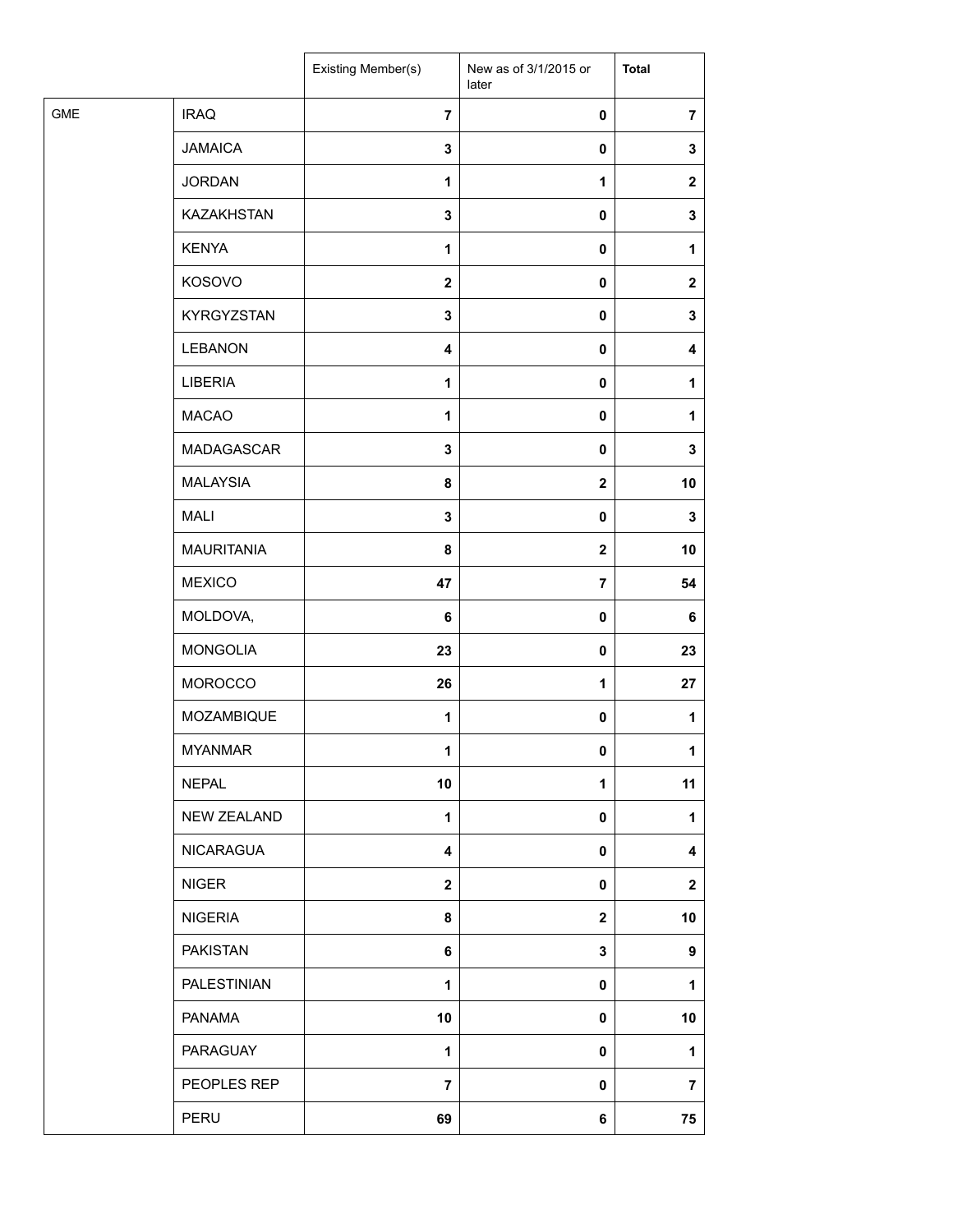|                  |                      | Existing Member(s)      | New as of 3/1/2015 or<br>later | <b>Total</b>            |
|------------------|----------------------|-------------------------|--------------------------------|-------------------------|
| <b>GME</b>       | <b>PHILIPPINES</b>   | $\boldsymbol{9}$        | 0                              | $\boldsymbol{9}$        |
|                  | <b>POLAND</b>        | 6                       | 0                              | 6                       |
|                  | <b>ROMANIA</b>       | $\mathbf 2$             | 0                              | $\mathbf 2$             |
|                  | <b>RUSSIA</b>        | 12                      | 0                              | 12                      |
|                  | <b>RUSSIAN</b>       | 6                       | 0                              | 6                       |
|                  | <b>RWANDA</b>        | 3                       | 0                              | 3                       |
|                  | SENEGAL              | $\mathbf{2}$            | 0                              | $\mathbf 2$             |
|                  | SOUTH AFRICA         | 4                       | $\pmb{0}$                      | 4                       |
|                  | <b>SRI LANKA</b>     | 1                       | $\pmb{0}$                      | 1                       |
|                  | <b>SUDAN</b>         | $\mathbf{1}$            | 1                              | $\mathbf 2$             |
|                  | SWAZILAND            | 1                       | $\mathbf 0$                    | 1                       |
|                  | <b>TAIWAN ROC</b>    | 6                       | 0                              | 6                       |
|                  | <b>TAJIKISTAN</b>    | $\mathbf{2}$            | 0                              | $\mathbf 2$             |
|                  | TANZANIA,            | $\mathbf 2$             | $\mathbf 0$                    | $\mathbf 2$             |
|                  | <b>THAILAND</b>      | 17                      | 0                              | 17                      |
|                  | <b>TRINIDAD AND</b>  | 1                       | 0                              | 1                       |
|                  | <b>TUNISIA</b>       | 16                      | 0                              | 16                      |
|                  | <b>TURKEY</b>        | 19                      | 0                              | 19                      |
|                  | <b>UKRAINE</b>       | $\boldsymbol{2}$        | 1                              | 3                       |
|                  | UNITED ARAB          | $\bf{2}$                | 0                              | $\mathbf 2$             |
|                  | <b>UNITED</b>        | $\overline{\mathbf{2}}$ | 0                              | $\overline{\mathbf{2}}$ |
|                  | <b>United States</b> | 3                       | 0                              | 3                       |
|                  | <b>URUGUAY</b>       | 4                       | 0                              | 4                       |
|                  | <b>UZBEKISTAN</b>    | $\overline{\mathbf{4}}$ | 0                              | 4                       |
|                  | VENEZUELA            | 12                      | $\mathbf 2$                    | 14                      |
|                  | <b>VIET NAM</b>      | 1                       | 0                              | $\mathbf{1}$            |
|                  | <b>VIETNAM</b>       | 5                       | 0                              | 5                       |
|                  | <b>YEMEN</b>         | 4                       | 0                              | 4                       |
|                  | ZIMBABWE             | 1                       | 0                              | $\mathbf{1}$            |
|                  | <b>Total</b>         | 1,230                   | 56                             | 1,286                   |
| GME <sub>2</sub> | <b>United States</b> | 4                       | 0                              | $\overline{\mathbf{4}}$ |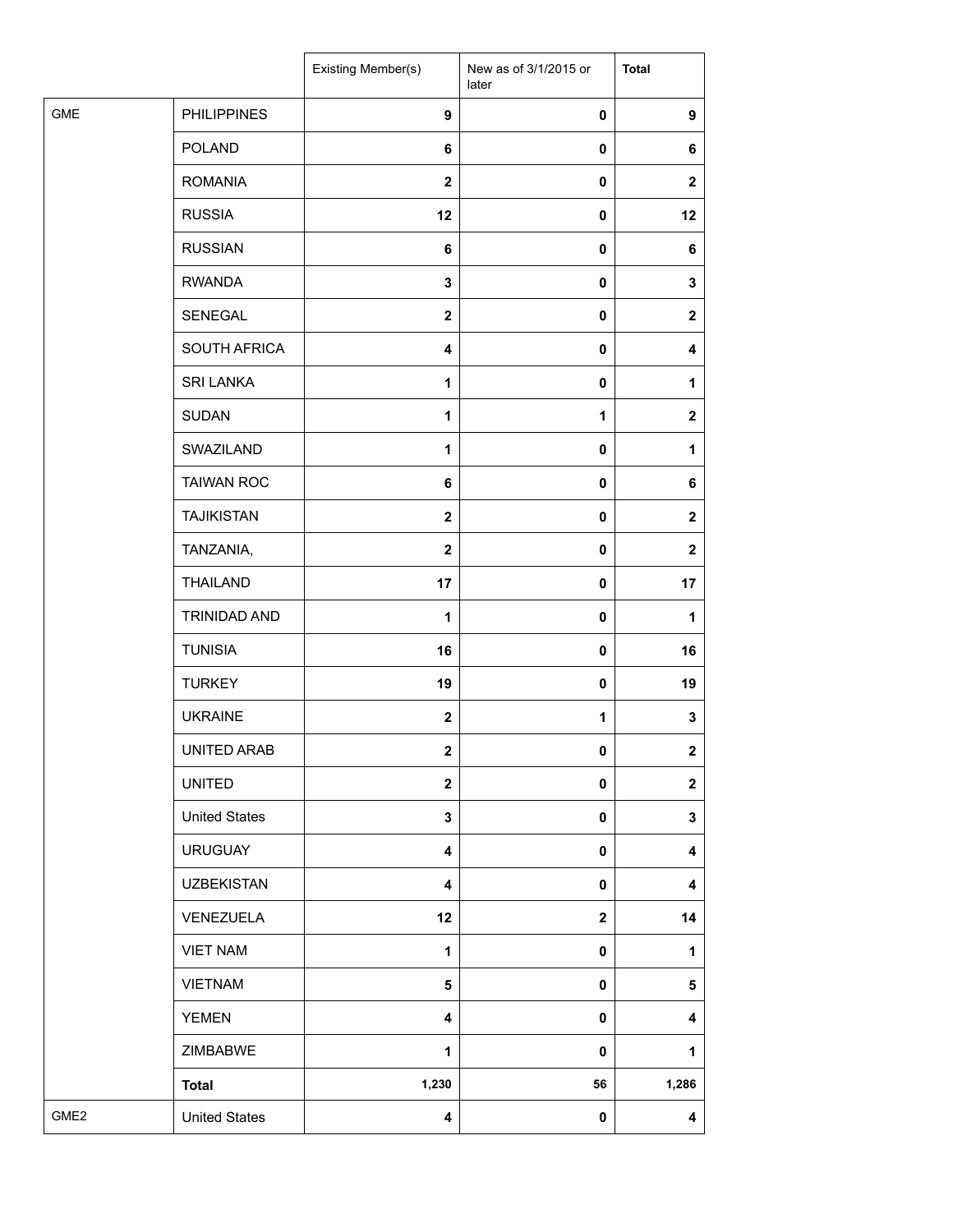|      |                     | Existing Member(s) | New as of 3/1/2015 or<br>later | <b>Total</b>   |
|------|---------------------|--------------------|--------------------------------|----------------|
| GME2 | <b>AFGHANISTAN</b>  | $\mathbf{2}$       | $\pmb{0}$                      | $\mathbf{2}$   |
|      | <b>ALBANIA</b>      | $\overline{7}$     | $\pmb{0}$                      | $\overline{7}$ |
|      | ANGOLA              | $\mathbf{1}$       | $\pmb{0}$                      | 1              |
|      | ARGENTINA           | 6                  | $\pmb{0}$                      | 6              |
|      | <b>ARMENIA</b>      | $\mathbf{2}$       | $\pmb{0}$                      | $\mathbf{2}$   |
|      | AZERBAIJAN          | $\mathbf{1}$       | $\pmb{0}$                      | 1              |
|      | <b>BANGLADESH</b>   | $\mathbf 3$        | $\pmb{0}$                      | 3              |
|      | <b>BELARUS</b>      | 1                  | $\pmb{0}$                      | 1              |
|      | <b>BOLIVIA</b>      | $\mathbf{2}$       | $\pmb{0}$                      | $\mathbf{2}$   |
|      | <b>BRAZIL</b>       | 24                 | 0                              | 24             |
|      | <b>BURKINA FASO</b> | 1                  | $\pmb{0}$                      | 1              |
|      | CAMEROON            | $\mathbf{1}$       | $\pmb{0}$                      | 1              |
|      | <b>CHILE</b>        | $\mathbf{1}$       | $\pmb{0}$                      | 1              |
|      | <b>CHINA</b>        | 45                 | $\pmb{0}$                      | 45             |
|      | <b>COLOMBIA</b>     | 10                 | $\pmb{0}$                      | 10             |
|      | <b>COSTA RICA</b>   | $\overline{7}$     | $\pmb{0}$                      | $\overline{7}$ |
|      | <b>DOMINICAN</b>    | $\mathbf 3$        | $\pmb{0}$                      | $\mathbf 3$    |
|      | <b>ECUADOR</b>      | 5                  | $\pmb{0}$                      | 5              |
|      | <b>EGYPT</b>        | 3                  | $\pmb{0}$                      | 3              |
|      | EL SALVADOR         | 1                  | 0                              | 1              |
|      | <b>GABON</b>        | $\mathbf{1}$       | $\pmb{0}$                      | 1              |
|      | <b>GEORGIA</b>      | $\mathbf 2$        | $\pmb{0}$                      | $\mathbf{2}$   |
|      | <b>GERMANY</b>      | 1                  | $\pmb{0}$                      | 1              |
|      | <b>GRENADA</b>      | $\mathbf{1}$       | $\pmb{0}$                      | 1              |
|      | <b>GUATEMALA</b>    | $\mathbf{1}$       | $\pmb{0}$                      | 1              |
|      | <b>HONDURAS</b>     | 1                  | $\pmb{0}$                      | 1              |
|      | <b>HONG KONG</b>    | $\mathbf{1}$       | $\pmb{0}$                      | 1              |
|      | <b>INDIA</b>        | 19                 | $\pmb{0}$                      | 19             |
|      | <b>INDONESIA</b>    | ${\bf 5}$          | $\pmb{0}$                      | 5              |
|      | <b>IRAQ</b>         | $\mathbf{1}$       | $\pmb{0}$                      | 1              |
|      | <b>JORDAN</b>       | $\mathbf 2$        | $\pmb{0}$                      | $\mathbf 2$    |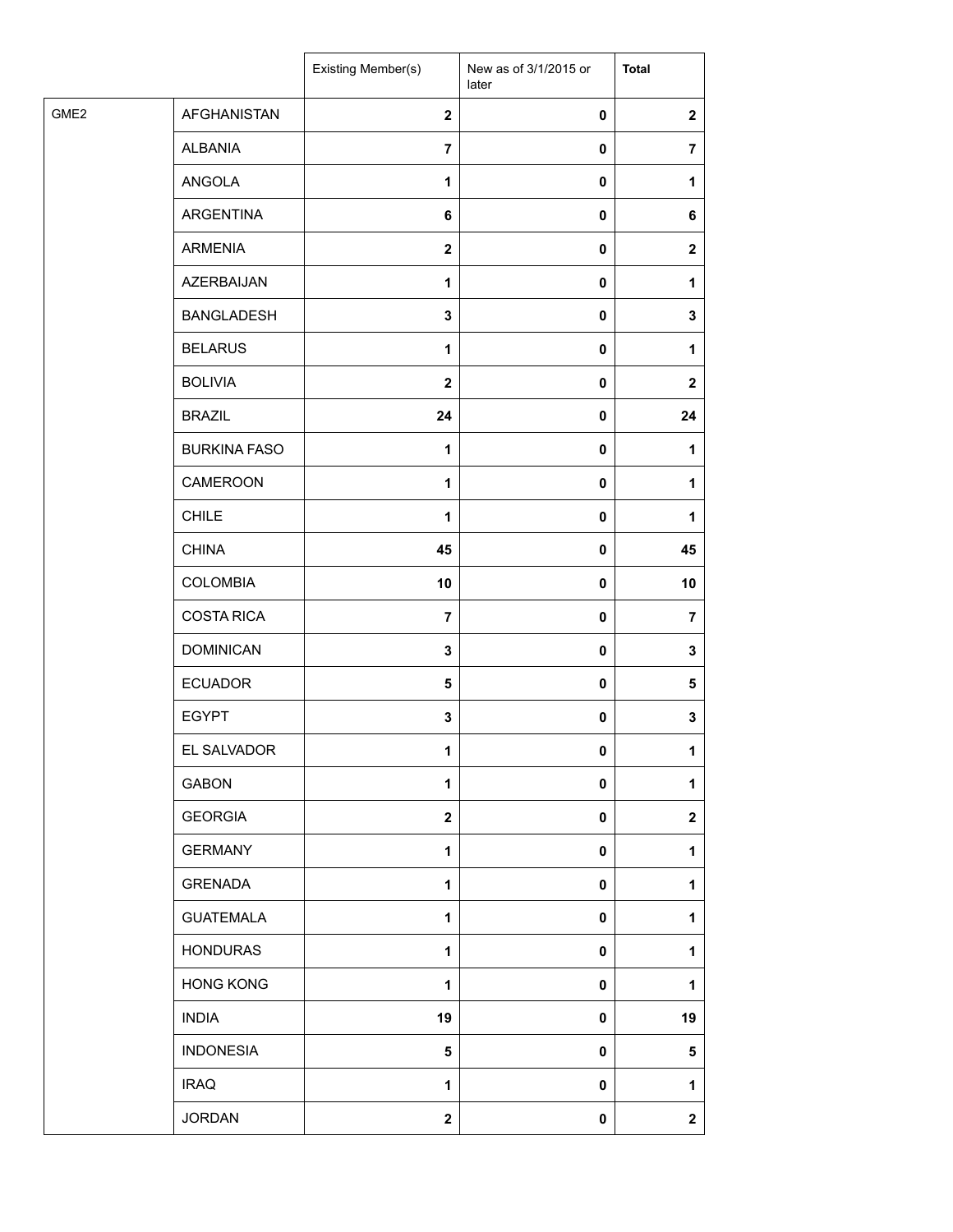| GME <sub>2</sub><br><b>KAZAKHSTAN</b><br>$\mathbf{2}$<br>$\mathbf{2}$<br>0<br>KOSOVO<br>1<br>0<br>1<br>LATVIA<br>1<br>0<br>1<br><b>LEBANON</b><br>$\overline{4}$<br>0<br>4<br>LITHUANIA<br>$\mathbf{1}$<br>0<br>1<br>MADAGASCAR<br>1<br>0<br>1<br><b>MALAYSIA</b><br>5<br>$\mathbf 2$<br>$\overline{7}$<br><b>MALDIVES</b><br>1<br>0<br>1<br><b>MARSHALL</b><br>$\mathbf{1}$<br>0<br>1<br><b>MAURITIUS</b><br>1<br>0<br>1<br><b>MEXICO</b><br>28<br>0<br>28<br><b>MONGOLIA</b><br>5<br>0<br>5<br><b>MOROCCO</b><br>$\mathbf{2}$<br>0<br>$\mathbf{2}$<br><b>NEPAL</b><br>$\mathbf{1}$<br>0<br>1<br><b>NIGERIA</b><br>$\mathbf{2}$<br>0<br>$\mathbf{2}$<br><b>PAKISTAN</b><br>$\overline{\mathbf{4}}$<br>0<br>4<br>PALESTINIAN<br>$\mathbf{1}$<br>0<br>1<br><b>PANAMA</b><br>$\mathbf 3$<br>0<br>3<br><b>PARAGUAY</b><br>$\mathbf{1}$<br>0<br>1<br>PEOPLES REP<br>1<br>$\mathbf{0}$<br>1<br>PERU<br>3<br>0<br>3<br><b>PHILIPPINES</b><br>$\boldsymbol{9}$<br>0<br>9<br><b>POLAND</b><br>$\mathbf{1}$<br>5<br>4<br><b>RUSSIA</b><br>$\mathbf 3$<br>0<br>3<br><b>RUSSIAN</b><br>$\mathbf 3$<br>0<br>3<br>SENEGAL<br>1<br>0<br>1<br>SIERRA LEONE<br>1<br>0<br>1<br><b>SURINAME</b><br>1<br>0<br>1<br><b>SYRIAN ARAB</b><br>$\mathbf{1}$<br>0<br>1<br><b>TAIWAN ROC</b><br>$\overline{\mathbf{4}}$<br>0<br>4<br><b>TAJIKISTAN</b><br>$\mathbf{2}$<br>0<br>$\mathbf{2}$ |  | Existing Member(s) | New as of 3/1/2015 or<br>later | <b>Total</b> |
|------------------------------------------------------------------------------------------------------------------------------------------------------------------------------------------------------------------------------------------------------------------------------------------------------------------------------------------------------------------------------------------------------------------------------------------------------------------------------------------------------------------------------------------------------------------------------------------------------------------------------------------------------------------------------------------------------------------------------------------------------------------------------------------------------------------------------------------------------------------------------------------------------------------------------------------------------------------------------------------------------------------------------------------------------------------------------------------------------------------------------------------------------------------------------------------------------------------------------------------------------------------------------------------------------------------------------------------------------------------|--|--------------------|--------------------------------|--------------|
|                                                                                                                                                                                                                                                                                                                                                                                                                                                                                                                                                                                                                                                                                                                                                                                                                                                                                                                                                                                                                                                                                                                                                                                                                                                                                                                                                                  |  |                    |                                |              |
|                                                                                                                                                                                                                                                                                                                                                                                                                                                                                                                                                                                                                                                                                                                                                                                                                                                                                                                                                                                                                                                                                                                                                                                                                                                                                                                                                                  |  |                    |                                |              |
|                                                                                                                                                                                                                                                                                                                                                                                                                                                                                                                                                                                                                                                                                                                                                                                                                                                                                                                                                                                                                                                                                                                                                                                                                                                                                                                                                                  |  |                    |                                |              |
|                                                                                                                                                                                                                                                                                                                                                                                                                                                                                                                                                                                                                                                                                                                                                                                                                                                                                                                                                                                                                                                                                                                                                                                                                                                                                                                                                                  |  |                    |                                |              |
|                                                                                                                                                                                                                                                                                                                                                                                                                                                                                                                                                                                                                                                                                                                                                                                                                                                                                                                                                                                                                                                                                                                                                                                                                                                                                                                                                                  |  |                    |                                |              |
|                                                                                                                                                                                                                                                                                                                                                                                                                                                                                                                                                                                                                                                                                                                                                                                                                                                                                                                                                                                                                                                                                                                                                                                                                                                                                                                                                                  |  |                    |                                |              |
|                                                                                                                                                                                                                                                                                                                                                                                                                                                                                                                                                                                                                                                                                                                                                                                                                                                                                                                                                                                                                                                                                                                                                                                                                                                                                                                                                                  |  |                    |                                |              |
|                                                                                                                                                                                                                                                                                                                                                                                                                                                                                                                                                                                                                                                                                                                                                                                                                                                                                                                                                                                                                                                                                                                                                                                                                                                                                                                                                                  |  |                    |                                |              |
|                                                                                                                                                                                                                                                                                                                                                                                                                                                                                                                                                                                                                                                                                                                                                                                                                                                                                                                                                                                                                                                                                                                                                                                                                                                                                                                                                                  |  |                    |                                |              |
|                                                                                                                                                                                                                                                                                                                                                                                                                                                                                                                                                                                                                                                                                                                                                                                                                                                                                                                                                                                                                                                                                                                                                                                                                                                                                                                                                                  |  |                    |                                |              |
|                                                                                                                                                                                                                                                                                                                                                                                                                                                                                                                                                                                                                                                                                                                                                                                                                                                                                                                                                                                                                                                                                                                                                                                                                                                                                                                                                                  |  |                    |                                |              |
|                                                                                                                                                                                                                                                                                                                                                                                                                                                                                                                                                                                                                                                                                                                                                                                                                                                                                                                                                                                                                                                                                                                                                                                                                                                                                                                                                                  |  |                    |                                |              |
|                                                                                                                                                                                                                                                                                                                                                                                                                                                                                                                                                                                                                                                                                                                                                                                                                                                                                                                                                                                                                                                                                                                                                                                                                                                                                                                                                                  |  |                    |                                |              |
|                                                                                                                                                                                                                                                                                                                                                                                                                                                                                                                                                                                                                                                                                                                                                                                                                                                                                                                                                                                                                                                                                                                                                                                                                                                                                                                                                                  |  |                    |                                |              |
|                                                                                                                                                                                                                                                                                                                                                                                                                                                                                                                                                                                                                                                                                                                                                                                                                                                                                                                                                                                                                                                                                                                                                                                                                                                                                                                                                                  |  |                    |                                |              |
|                                                                                                                                                                                                                                                                                                                                                                                                                                                                                                                                                                                                                                                                                                                                                                                                                                                                                                                                                                                                                                                                                                                                                                                                                                                                                                                                                                  |  |                    |                                |              |
|                                                                                                                                                                                                                                                                                                                                                                                                                                                                                                                                                                                                                                                                                                                                                                                                                                                                                                                                                                                                                                                                                                                                                                                                                                                                                                                                                                  |  |                    |                                |              |
|                                                                                                                                                                                                                                                                                                                                                                                                                                                                                                                                                                                                                                                                                                                                                                                                                                                                                                                                                                                                                                                                                                                                                                                                                                                                                                                                                                  |  |                    |                                |              |
|                                                                                                                                                                                                                                                                                                                                                                                                                                                                                                                                                                                                                                                                                                                                                                                                                                                                                                                                                                                                                                                                                                                                                                                                                                                                                                                                                                  |  |                    |                                |              |
|                                                                                                                                                                                                                                                                                                                                                                                                                                                                                                                                                                                                                                                                                                                                                                                                                                                                                                                                                                                                                                                                                                                                                                                                                                                                                                                                                                  |  |                    |                                |              |
|                                                                                                                                                                                                                                                                                                                                                                                                                                                                                                                                                                                                                                                                                                                                                                                                                                                                                                                                                                                                                                                                                                                                                                                                                                                                                                                                                                  |  |                    |                                |              |
|                                                                                                                                                                                                                                                                                                                                                                                                                                                                                                                                                                                                                                                                                                                                                                                                                                                                                                                                                                                                                                                                                                                                                                                                                                                                                                                                                                  |  |                    |                                |              |
|                                                                                                                                                                                                                                                                                                                                                                                                                                                                                                                                                                                                                                                                                                                                                                                                                                                                                                                                                                                                                                                                                                                                                                                                                                                                                                                                                                  |  |                    |                                |              |
|                                                                                                                                                                                                                                                                                                                                                                                                                                                                                                                                                                                                                                                                                                                                                                                                                                                                                                                                                                                                                                                                                                                                                                                                                                                                                                                                                                  |  |                    |                                |              |
|                                                                                                                                                                                                                                                                                                                                                                                                                                                                                                                                                                                                                                                                                                                                                                                                                                                                                                                                                                                                                                                                                                                                                                                                                                                                                                                                                                  |  |                    |                                |              |
|                                                                                                                                                                                                                                                                                                                                                                                                                                                                                                                                                                                                                                                                                                                                                                                                                                                                                                                                                                                                                                                                                                                                                                                                                                                                                                                                                                  |  |                    |                                |              |
|                                                                                                                                                                                                                                                                                                                                                                                                                                                                                                                                                                                                                                                                                                                                                                                                                                                                                                                                                                                                                                                                                                                                                                                                                                                                                                                                                                  |  |                    |                                |              |
|                                                                                                                                                                                                                                                                                                                                                                                                                                                                                                                                                                                                                                                                                                                                                                                                                                                                                                                                                                                                                                                                                                                                                                                                                                                                                                                                                                  |  |                    |                                |              |
|                                                                                                                                                                                                                                                                                                                                                                                                                                                                                                                                                                                                                                                                                                                                                                                                                                                                                                                                                                                                                                                                                                                                                                                                                                                                                                                                                                  |  |                    |                                |              |
|                                                                                                                                                                                                                                                                                                                                                                                                                                                                                                                                                                                                                                                                                                                                                                                                                                                                                                                                                                                                                                                                                                                                                                                                                                                                                                                                                                  |  |                    |                                |              |
|                                                                                                                                                                                                                                                                                                                                                                                                                                                                                                                                                                                                                                                                                                                                                                                                                                                                                                                                                                                                                                                                                                                                                                                                                                                                                                                                                                  |  |                    |                                |              |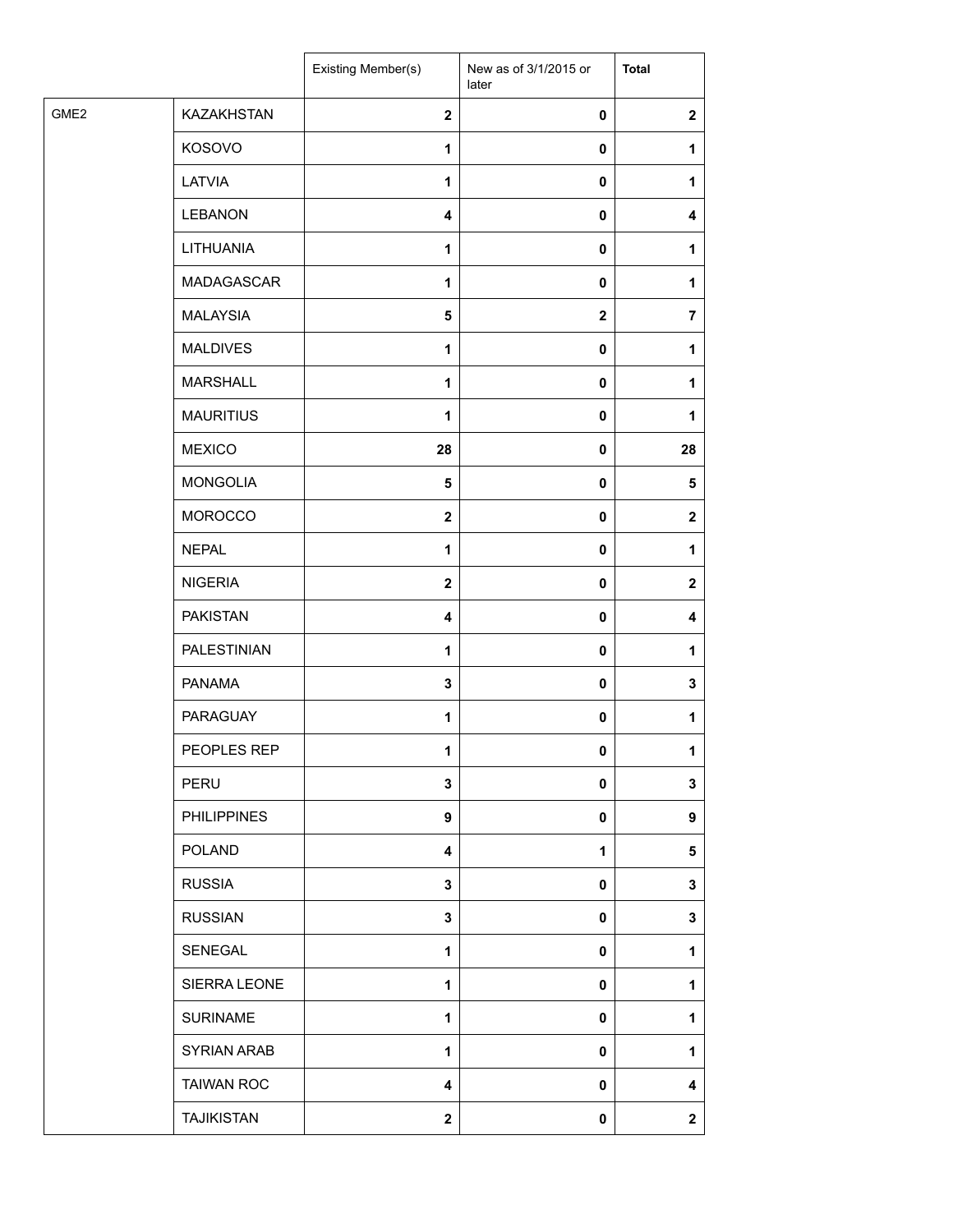|                  |                      | Existing Member(s)      | New as of 3/1/2015 or<br>later | <b>Total</b>     |
|------------------|----------------------|-------------------------|--------------------------------|------------------|
| GME <sub>2</sub> | <b>THAILAND</b>      | 18                      | $\pmb{0}$                      | 18               |
|                  | <b>TUNISIA</b>       | $\mathbf{2}$            | 0                              | $\mathbf{2}$     |
|                  | <b>TURKEY</b>        | 21                      | 0                              | 21               |
|                  | <b>URUGUAY</b>       | 1                       | 0                              | $\mathbf{1}$     |
|                  | VANUATU              | 1                       | 0                              | 1                |
|                  | VENEZUELA            | $\mathbf{2}$            | 0                              | $\boldsymbol{2}$ |
|                  | <b>VIET NAM</b>      | $\overline{2}$          | $\pmb{0}$                      | $\mathbf 2$      |
|                  | <b>VIETNAM</b>       | $\overline{7}$          | 0                              | $\overline{7}$   |
|                  | <b>YEMEN</b>         | $\mathbf{1}$            | 0                              | 1                |
|                  | <b>Total</b>         | 318                     | 3                              | 321              |
| <b>IND</b>       | <b>United States</b> | 3,719                   | 113                            | 3,832            |
|                  | <b>AFGHANISTAN</b>   | $\mathbf{1}$            | $\pmb{0}$                      | 1                |
|                  | ARGENTINA            | 1                       | 0                              | 1                |
|                  | <b>AUSTRALIA</b>     | 25                      | $\mathbf 1$                    | 26               |
|                  | <b>BAHRAIN</b>       | 1                       | $\pmb{0}$                      | $\mathbf{1}$     |
|                  | <b>BELGIUM</b>       | $\overline{2}$          | 0                              | $\boldsymbol{2}$ |
|                  | <b>BERMUDA</b>       | $\mathbf{2}$            | $\pmb{0}$                      | $\mathbf 2$      |
|                  | <b>BRAZIL</b>        | 6                       | 0                              | 6                |
|                  | CANADA               | 362                     | 28                             | 390              |
|                  | <b>CHILE</b>         | $\mathbf{1}$            | $\mathbf 0$                    | 1                |
|                  | <b>CHINA</b>         | $\overline{\mathbf{2}}$ | 0                              | $\mathbf{2}$     |
|                  | <b>COLOMBIA</b>      | $\overline{\mathbf{4}}$ | 0                              | 4                |
|                  | <b>COSTA RICA</b>    | $\mathbf{2}$            | $\mathbf 2$                    | 4                |
|                  | <b>CYPRUS</b>        | $\mathbf{2}$            | 0                              | $\mathbf 2$      |
|                  | <b>CZECH</b>         | 3                       | 0                              | 3                |
|                  | <b>DENMARK</b>       | 1                       | 0                              | $\mathbf{1}$     |
|                  | <b>DOMINICAN</b>     | $\mathbf{3}$            | 0                              | 3                |
|                  | <b>ECUADOR</b>       | $\mathbf{2}$            | 3                              | 5                |
|                  | <b>EGYPT</b>         | $\mathbf{2}$            | 0                              | $\mathbf 2$      |
|                  | <b>FINLAND</b>       | 1                       | 0                              | 1                |
|                  | <b>FRANCE</b>        | 4                       | 0                              | 4                |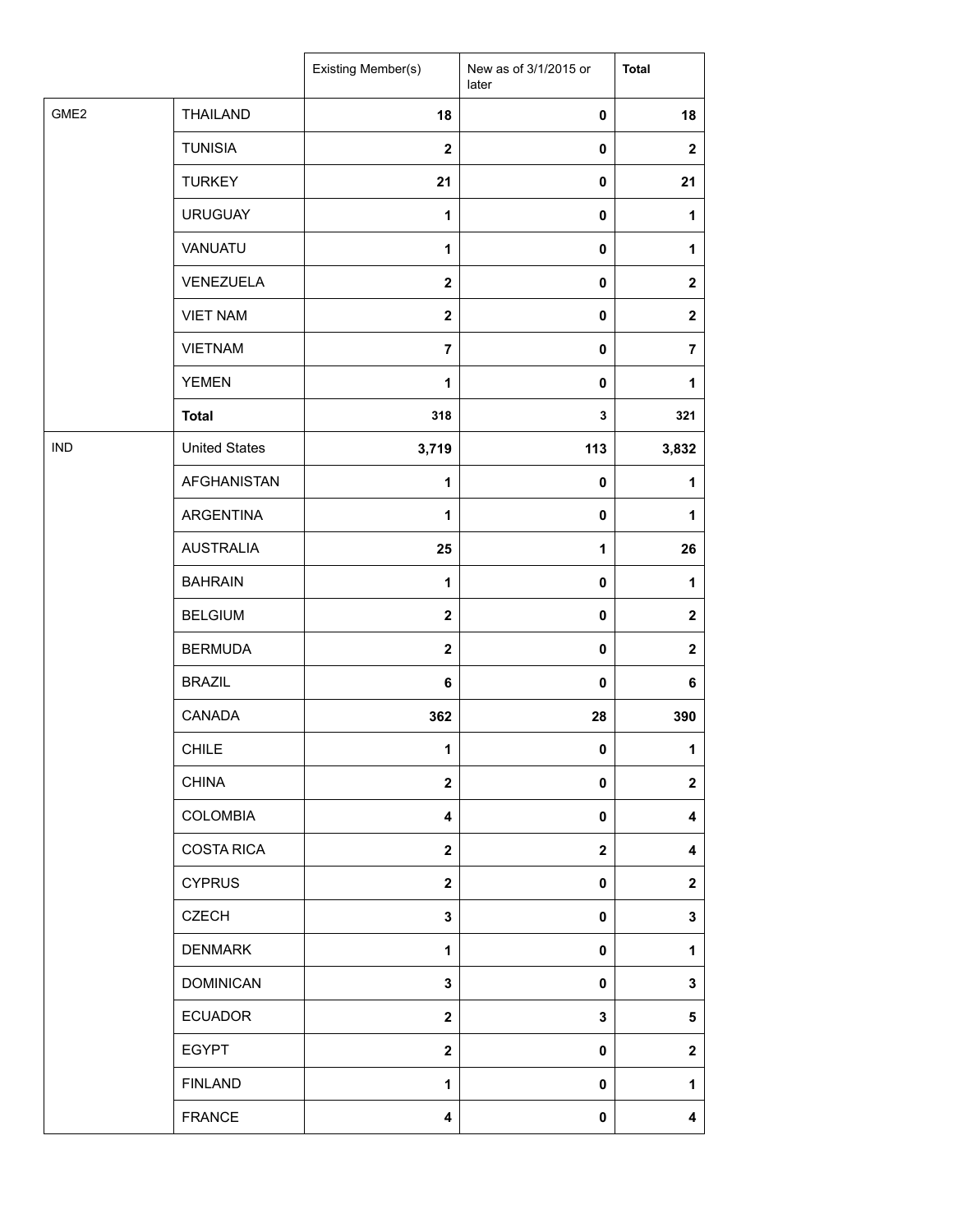|            |                  | <b>Existing Member(s)</b> | New as of 3/1/2015 or<br>later | <b>Total</b>     |
|------------|------------------|---------------------------|--------------------------------|------------------|
| <b>IND</b> | <b>GERMANY</b>   | 6                         | $\pmb{0}$                      | 6                |
|            | <b>GREECE</b>    | $\sqrt{5}$                | $\pmb{0}$                      | $\sqrt{5}$       |
|            | <b>HONG KONG</b> | 8                         | $\mathbf{1}$                   | 9                |
|            | <b>HONG KONG</b> | $\mathbf 3$               | $\pmb{0}$                      | 3                |
|            | <b>HUNGARY</b>   | $\boldsymbol{2}$          | $\pmb{0}$                      | $\boldsymbol{2}$ |
|            | <b>ICELAND</b>   | $\mathbf{1}$              | $\pmb{0}$                      | 1                |
|            | <b>INDIA</b>     | $\mathbf{1}$              | $\pmb{0}$                      | 1                |
|            | <b>IRAQ</b>      | $\mathbf 2$               | $\pmb{0}$                      | $\mathbf{2}$     |
|            | <b>IRELAND</b>   | $\mathbf 2$               | $\pmb{0}$                      | $\mathbf{2}$     |
|            | <b>ISRAEL</b>    | $\overline{\mathbf{5}}$   | 1                              | 6                |
|            | <b>ITALY</b>     | 6                         | $\pmb{0}$                      | 6                |
|            | <b>JAPAN</b>     | 249                       | $\mathbf{2}$                   | 251              |
|            | Korea, Dem       | 1                         | $\pmb{0}$                      | 1                |
|            | Korea, Rebublic  | $\overline{\mathbf{5}}$   | $\pmb{0}$                      | 5                |
|            | KOREA,           | $\bf 6$                   | $\pmb{0}$                      | 6                |
|            | <b>KUWAIT</b>    | $\bf 6$                   | $\pmb{0}$                      | 6                |
|            | LEBANON          | $\mathbf{1}$              | $\pmb{0}$                      | 1                |
|            | <b>MACAO</b>     | 1                         | $\pmb{0}$                      | 1                |
|            | <b>MALAYSIA</b>  | 4                         | 1                              | 5                |
|            | <b>MARSHALL</b>  | 1                         | 0                              | 1                |
|            | <b>MEXICO</b>    | 13                        | $\boldsymbol{2}$               | 15               |
|            | <b>MONGOLIA</b>  | 1                         | $\pmb{0}$                      | 1                |
|            | <b>MYANMAR</b>   | $\mathbf{1}$              | $\pmb{0}$                      | 1                |
|            | NEW ZEALAND      | $\overline{7}$            | $\pmb{0}$                      | $\overline{7}$   |
|            | <b>NORWAY</b>    | $\mathbf 2$               | $\pmb{0}$                      | $\mathbf 2$      |
|            | <b>OMAN</b>      | $\bf 6$                   | $\mathbf 0$                    | 6                |
|            | <b>PAKISTAN</b>  | 1                         | 1                              | $\mathbf{2}$     |
|            | Puerto Rico      | $\overline{7}$            | $\mathbf 2$                    | 9                |
|            | QATAR            | 14                        | $\mathbf{2}$                   | 16               |
|            | SAUDI ARABIA     | 15                        | 4                              | 19               |
|            | <b>SERBIA</b>    | $\pmb{0}$                 | $\mathbf{1}$                   | 1                |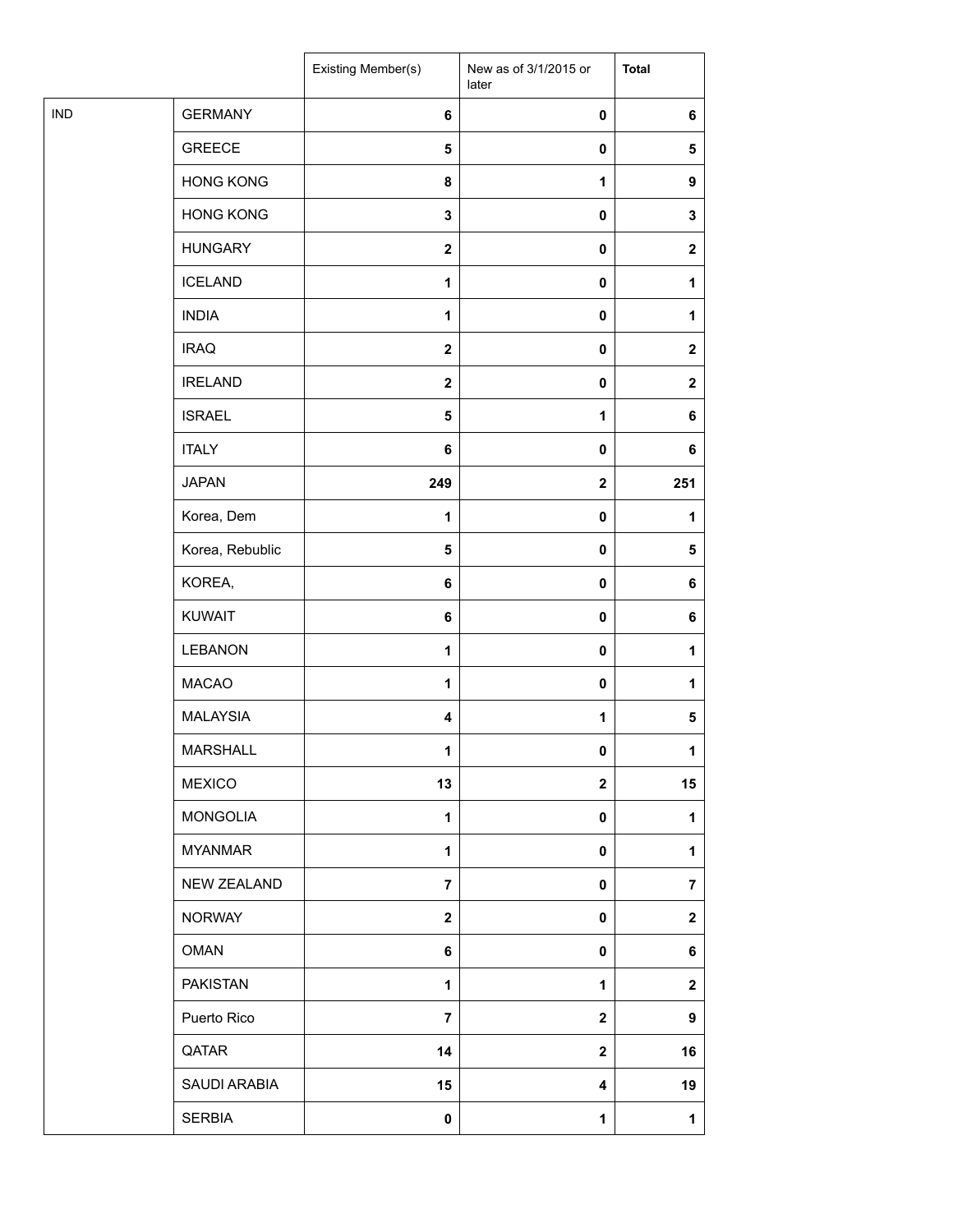|                  |                      | Existing Member(s)      | New as of 3/1/2015 or<br>later | <b>Total</b>            |
|------------------|----------------------|-------------------------|--------------------------------|-------------------------|
| <b>IND</b>       | SINGAPORE            | $\overline{\mathbf{4}}$ | 0                              | $\overline{\mathbf{4}}$ |
|                  | SOUTH AFRICA         | $\overline{2}$          | 0                              | $\boldsymbol{2}$        |
|                  | SOUTH KOREA          | 13                      | 0                              | 13                      |
|                  | <b>SPAIN</b>         | $\overline{\mathbf{4}}$ | $\mathbf 2$                    | 6                       |
|                  | SWEDEN               | 6                       | 0                              | 6                       |
|                  | SWITZERLAND          | 1                       | 0                              | 1                       |
|                  | <b>TAIWAN</b>        | 8                       | 0                              | 8                       |
|                  | <b>TAIWAN ROC</b>    | 4                       | 0                              | 4                       |
|                  | <b>THAILAND</b>      | $\mathbf{2}$            | 0                              | $\mathbf 2$             |
|                  | <b>TURKEY</b>        | $\mathbf{2}$            | 1                              | $\mathbf 3$             |
|                  | <b>UGANDA</b>        | $\mathbf{2}$            | 0                              | $\boldsymbol{2}$        |
|                  | UNITED ARAB          | 27                      | $\mathbf 2$                    | 29                      |
|                  | <b>UNITED</b>        | 16                      | 1                              | 17                      |
|                  | <b>UNITED</b>        | $\overline{7}$          | 1                              | 8                       |
|                  | <b>URUGUAY</b>       | 1                       | 0                              | $\mathbf{1}$            |
|                  | <b>US MINOR</b>      | $\mathbf{1}$            | 0                              | $\mathbf{1}$            |
|                  | <b>VIET NAM</b>      | $\mathbf{1}$            | 0                              | 1                       |
|                  | <b>Total</b>         | 4,629                   | 171                            | 4,800                   |
| IND <sub>2</sub> | <b>United States</b> | 1,663                   | 9                              | 1,672                   |
|                  | <b>AUSTRALIA</b>     | 16                      | $\mathbf 0$                    | 16                      |
|                  | <b>AUSTRIA</b>       | $\overline{\mathbf{2}}$ | 0                              | $\boldsymbol{2}$        |
|                  | <b>BAHRAIN</b>       | 3                       | 0                              | 3                       |
|                  | <b>BENIN</b>         | $\mathbf{1}$            | 0                              | 1                       |
|                  | <b>BOLIVIA</b>       | 1                       | 0                              | 1                       |
|                  | <b>BRAZIL</b>        | 4                       | 0                              | 4                       |
|                  | CANADA               | 102                     | $\mathbf{2}$                   | 104                     |
|                  | CAYMAN               | $\mathbf{1}$            | 0                              | 1                       |
|                  | <b>CHINA</b>         | 3                       | 0                              | 3                       |
|                  | COLOMBIA             | $\mathbf{2}$            | 0                              | $\mathbf 2$             |
|                  | <b>COSTA RICA</b>    | 1                       | 0                              | 1                       |
|                  | <b>CYPRUS</b>        | 1                       | 0                              | $\mathbf{1}$            |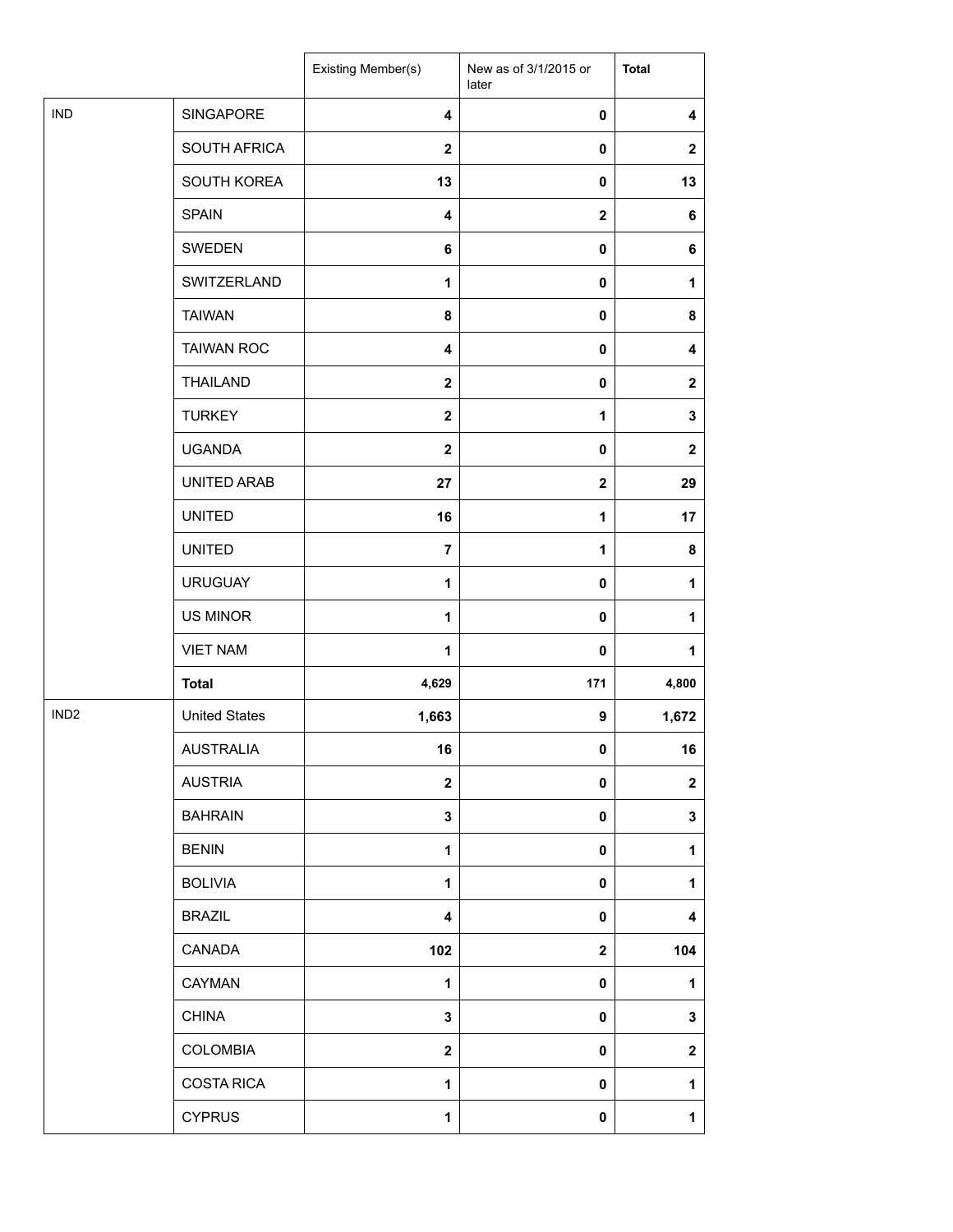| IND <sub>2</sub><br><b>DENMARK</b><br>1<br>$\pmb{0}$<br>1<br><b>FINLAND</b><br>$\mathbf{1}$<br>$\pmb{0}$<br>1<br><b>FRANCE</b><br>1<br>$\pmb{0}$<br>1<br><b>GERMANY</b><br>$\overline{7}$<br>$\pmb{0}$<br>$\overline{7}$<br><b>GREECE</b><br>$\mathbf{1}$<br>$\pmb{0}$<br>1<br><b>HONG KONG</b><br>6<br>$\pmb{0}$<br>6<br><b>HONG KONG</b><br>8<br>$\pmb{0}$<br>8<br><b>INDIA</b><br>$\mathbf 3$<br>$\pmb{0}$<br>3<br><b>ISRAEL</b><br>1<br>$\pmb{0}$<br>1<br><b>ITALY</b><br>$\mathbf 3$<br>$\pmb{0}$<br>3<br><b>JAPAN</b><br>97<br>97<br>$\pmb{0}$<br><b>KAZAKHSTAN</b><br>1<br>$\pmb{0}$<br>1<br>Korea, Rebublic<br>$\mathbf 3$<br>$\pmb{0}$<br>3<br>KOREA,<br>4<br>$\pmb{0}$<br>4<br><b>KUWAIT</b><br>$\overline{\mathbf{5}}$<br>$\pmb{0}$<br>$\sqrt{5}$<br><b>LEBANON</b><br>1<br>$\pmb{0}$<br>1<br><b>MACAO</b><br>$\overline{\mathbf{4}}$<br>$\pmb{0}$<br>4<br><b>MALAYSIA</b><br>$\boldsymbol{2}$<br>$\pmb{0}$<br>$\mathbf 2$<br><b>MARTINIQUE</b><br>$\mathbf{1}$<br>$\pmb{0}$<br>1<br>NETHERLAND<br>1<br>0<br>1<br><b>NEW</b><br>1<br>$\pmb{0}$<br>1<br><b>NEW ZEALAND</b><br>4<br>$\pmb{0}$<br>4<br><b>NIGERIA</b><br>$\mathbf{2}$<br>$\pmb{0}$<br>$\mathbf{2}$<br><b>NORWAY</b><br>$\mathbf{1}$<br>$\pmb{0}$<br>1<br><b>OMAN</b><br>1<br>$\pmb{0}$<br>1<br>QATAR<br>13<br>$\mathbf 0$<br>13<br><b>ROMANIA</b><br>1<br>$\pmb{0}$<br>1<br><b>RUSSIAN</b><br>$\mathbf{1}$<br>$\pmb{0}$<br>1<br>SAUDI ARABIA<br>14<br>$\pmb{0}$<br>14<br>SINGAPORE<br>3<br>$\pmb{0}$<br>3<br><b>SLOVAKIA</b><br>$\boldsymbol{2}$<br>$\mathbf{2}$<br>0 |  | Existing Member(s) | New as of 3/1/2015 or<br>later | <b>Total</b> |
|-----------------------------------------------------------------------------------------------------------------------------------------------------------------------------------------------------------------------------------------------------------------------------------------------------------------------------------------------------------------------------------------------------------------------------------------------------------------------------------------------------------------------------------------------------------------------------------------------------------------------------------------------------------------------------------------------------------------------------------------------------------------------------------------------------------------------------------------------------------------------------------------------------------------------------------------------------------------------------------------------------------------------------------------------------------------------------------------------------------------------------------------------------------------------------------------------------------------------------------------------------------------------------------------------------------------------------------------------------------------------------------------------------------------------------------------------------------------------------------------------------------------------------------------------|--|--------------------|--------------------------------|--------------|
|                                                                                                                                                                                                                                                                                                                                                                                                                                                                                                                                                                                                                                                                                                                                                                                                                                                                                                                                                                                                                                                                                                                                                                                                                                                                                                                                                                                                                                                                                                                                               |  |                    |                                |              |
|                                                                                                                                                                                                                                                                                                                                                                                                                                                                                                                                                                                                                                                                                                                                                                                                                                                                                                                                                                                                                                                                                                                                                                                                                                                                                                                                                                                                                                                                                                                                               |  |                    |                                |              |
|                                                                                                                                                                                                                                                                                                                                                                                                                                                                                                                                                                                                                                                                                                                                                                                                                                                                                                                                                                                                                                                                                                                                                                                                                                                                                                                                                                                                                                                                                                                                               |  |                    |                                |              |
|                                                                                                                                                                                                                                                                                                                                                                                                                                                                                                                                                                                                                                                                                                                                                                                                                                                                                                                                                                                                                                                                                                                                                                                                                                                                                                                                                                                                                                                                                                                                               |  |                    |                                |              |
|                                                                                                                                                                                                                                                                                                                                                                                                                                                                                                                                                                                                                                                                                                                                                                                                                                                                                                                                                                                                                                                                                                                                                                                                                                                                                                                                                                                                                                                                                                                                               |  |                    |                                |              |
|                                                                                                                                                                                                                                                                                                                                                                                                                                                                                                                                                                                                                                                                                                                                                                                                                                                                                                                                                                                                                                                                                                                                                                                                                                                                                                                                                                                                                                                                                                                                               |  |                    |                                |              |
|                                                                                                                                                                                                                                                                                                                                                                                                                                                                                                                                                                                                                                                                                                                                                                                                                                                                                                                                                                                                                                                                                                                                                                                                                                                                                                                                                                                                                                                                                                                                               |  |                    |                                |              |
|                                                                                                                                                                                                                                                                                                                                                                                                                                                                                                                                                                                                                                                                                                                                                                                                                                                                                                                                                                                                                                                                                                                                                                                                                                                                                                                                                                                                                                                                                                                                               |  |                    |                                |              |
|                                                                                                                                                                                                                                                                                                                                                                                                                                                                                                                                                                                                                                                                                                                                                                                                                                                                                                                                                                                                                                                                                                                                                                                                                                                                                                                                                                                                                                                                                                                                               |  |                    |                                |              |
|                                                                                                                                                                                                                                                                                                                                                                                                                                                                                                                                                                                                                                                                                                                                                                                                                                                                                                                                                                                                                                                                                                                                                                                                                                                                                                                                                                                                                                                                                                                                               |  |                    |                                |              |
|                                                                                                                                                                                                                                                                                                                                                                                                                                                                                                                                                                                                                                                                                                                                                                                                                                                                                                                                                                                                                                                                                                                                                                                                                                                                                                                                                                                                                                                                                                                                               |  |                    |                                |              |
|                                                                                                                                                                                                                                                                                                                                                                                                                                                                                                                                                                                                                                                                                                                                                                                                                                                                                                                                                                                                                                                                                                                                                                                                                                                                                                                                                                                                                                                                                                                                               |  |                    |                                |              |
|                                                                                                                                                                                                                                                                                                                                                                                                                                                                                                                                                                                                                                                                                                                                                                                                                                                                                                                                                                                                                                                                                                                                                                                                                                                                                                                                                                                                                                                                                                                                               |  |                    |                                |              |
|                                                                                                                                                                                                                                                                                                                                                                                                                                                                                                                                                                                                                                                                                                                                                                                                                                                                                                                                                                                                                                                                                                                                                                                                                                                                                                                                                                                                                                                                                                                                               |  |                    |                                |              |
|                                                                                                                                                                                                                                                                                                                                                                                                                                                                                                                                                                                                                                                                                                                                                                                                                                                                                                                                                                                                                                                                                                                                                                                                                                                                                                                                                                                                                                                                                                                                               |  |                    |                                |              |
|                                                                                                                                                                                                                                                                                                                                                                                                                                                                                                                                                                                                                                                                                                                                                                                                                                                                                                                                                                                                                                                                                                                                                                                                                                                                                                                                                                                                                                                                                                                                               |  |                    |                                |              |
|                                                                                                                                                                                                                                                                                                                                                                                                                                                                                                                                                                                                                                                                                                                                                                                                                                                                                                                                                                                                                                                                                                                                                                                                                                                                                                                                                                                                                                                                                                                                               |  |                    |                                |              |
|                                                                                                                                                                                                                                                                                                                                                                                                                                                                                                                                                                                                                                                                                                                                                                                                                                                                                                                                                                                                                                                                                                                                                                                                                                                                                                                                                                                                                                                                                                                                               |  |                    |                                |              |
|                                                                                                                                                                                                                                                                                                                                                                                                                                                                                                                                                                                                                                                                                                                                                                                                                                                                                                                                                                                                                                                                                                                                                                                                                                                                                                                                                                                                                                                                                                                                               |  |                    |                                |              |
|                                                                                                                                                                                                                                                                                                                                                                                                                                                                                                                                                                                                                                                                                                                                                                                                                                                                                                                                                                                                                                                                                                                                                                                                                                                                                                                                                                                                                                                                                                                                               |  |                    |                                |              |
|                                                                                                                                                                                                                                                                                                                                                                                                                                                                                                                                                                                                                                                                                                                                                                                                                                                                                                                                                                                                                                                                                                                                                                                                                                                                                                                                                                                                                                                                                                                                               |  |                    |                                |              |
|                                                                                                                                                                                                                                                                                                                                                                                                                                                                                                                                                                                                                                                                                                                                                                                                                                                                                                                                                                                                                                                                                                                                                                                                                                                                                                                                                                                                                                                                                                                                               |  |                    |                                |              |
|                                                                                                                                                                                                                                                                                                                                                                                                                                                                                                                                                                                                                                                                                                                                                                                                                                                                                                                                                                                                                                                                                                                                                                                                                                                                                                                                                                                                                                                                                                                                               |  |                    |                                |              |
|                                                                                                                                                                                                                                                                                                                                                                                                                                                                                                                                                                                                                                                                                                                                                                                                                                                                                                                                                                                                                                                                                                                                                                                                                                                                                                                                                                                                                                                                                                                                               |  |                    |                                |              |
|                                                                                                                                                                                                                                                                                                                                                                                                                                                                                                                                                                                                                                                                                                                                                                                                                                                                                                                                                                                                                                                                                                                                                                                                                                                                                                                                                                                                                                                                                                                                               |  |                    |                                |              |
|                                                                                                                                                                                                                                                                                                                                                                                                                                                                                                                                                                                                                                                                                                                                                                                                                                                                                                                                                                                                                                                                                                                                                                                                                                                                                                                                                                                                                                                                                                                                               |  |                    |                                |              |
|                                                                                                                                                                                                                                                                                                                                                                                                                                                                                                                                                                                                                                                                                                                                                                                                                                                                                                                                                                                                                                                                                                                                                                                                                                                                                                                                                                                                                                                                                                                                               |  |                    |                                |              |
|                                                                                                                                                                                                                                                                                                                                                                                                                                                                                                                                                                                                                                                                                                                                                                                                                                                                                                                                                                                                                                                                                                                                                                                                                                                                                                                                                                                                                                                                                                                                               |  |                    |                                |              |
|                                                                                                                                                                                                                                                                                                                                                                                                                                                                                                                                                                                                                                                                                                                                                                                                                                                                                                                                                                                                                                                                                                                                                                                                                                                                                                                                                                                                                                                                                                                                               |  |                    |                                |              |
|                                                                                                                                                                                                                                                                                                                                                                                                                                                                                                                                                                                                                                                                                                                                                                                                                                                                                                                                                                                                                                                                                                                                                                                                                                                                                                                                                                                                                                                                                                                                               |  |                    |                                |              |
|                                                                                                                                                                                                                                                                                                                                                                                                                                                                                                                                                                                                                                                                                                                                                                                                                                                                                                                                                                                                                                                                                                                                                                                                                                                                                                                                                                                                                                                                                                                                               |  |                    |                                |              |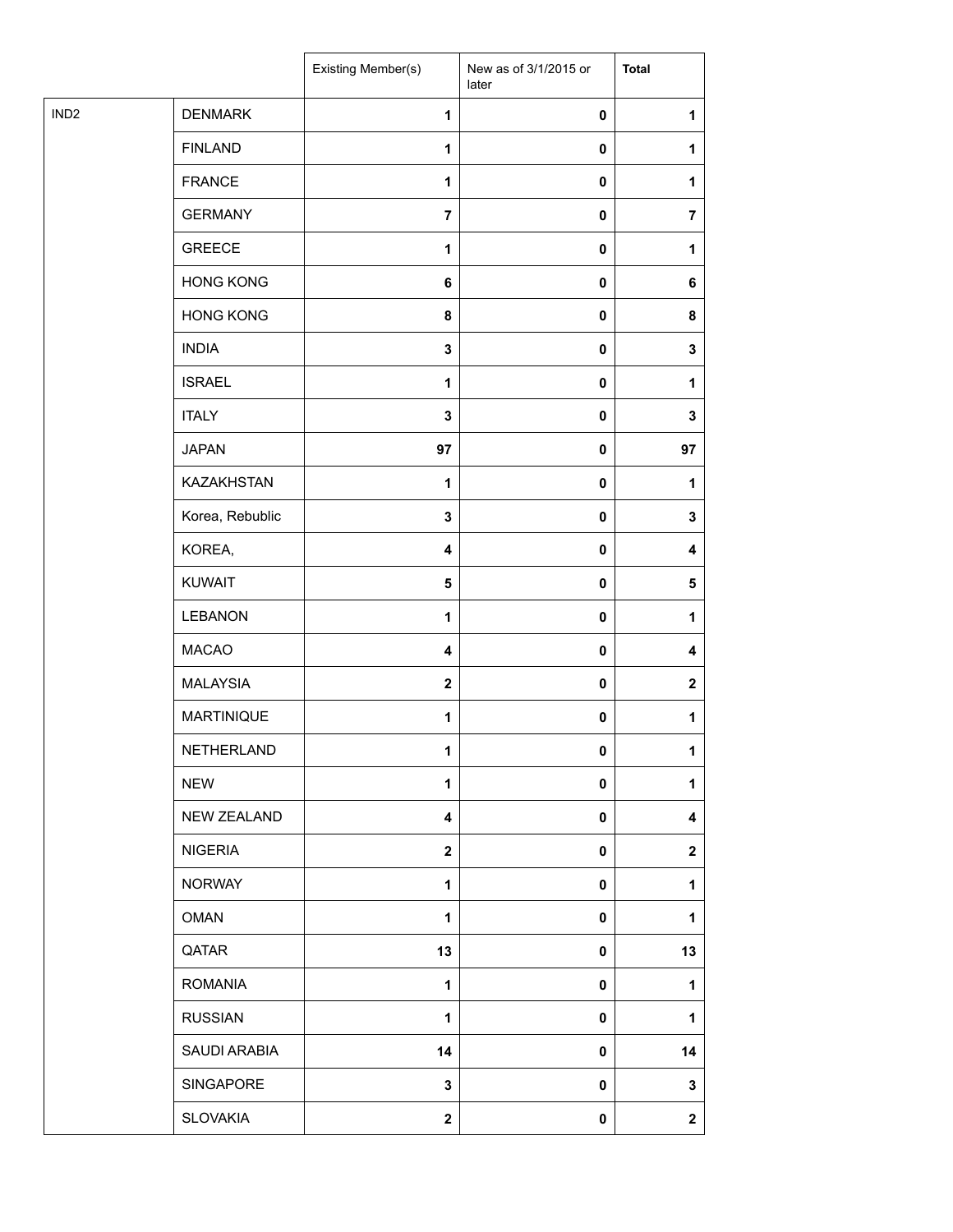|                  |                      | Existing Member(s) | New as of 3/1/2015 or<br>later | <b>Total</b>   |
|------------------|----------------------|--------------------|--------------------------------|----------------|
| IND <sub>2</sub> | SOUTH KOREA          | 6                  | $\mathbf 0$                    | 6              |
|                  | <b>SPAIN</b>         | 3                  | $\mathbf 0$                    | 3              |
|                  | SWEDEN               | $\mathbf{1}$       | 0                              | $\mathbf{1}$   |
|                  | SWITZERLAND          | 3                  | 0                              | $\mathbf 3$    |
|                  | <b>TAIWAN</b>        | 6                  | 0                              | 6              |
|                  | <b>THAILAND</b>      | $\mathbf 2$        | 0                              | $\mathbf 2$    |
|                  | TRINIDAD AND         | $\mathbf{1}$       | $\mathbf 0$                    | 1              |
|                  | <b>TURKEY</b>        | 3                  | 0                              | $\mathbf 3$    |
|                  | <b>UKRAINE</b>       | 1                  | 0                              | $\mathbf{1}$   |
|                  | UNITED ARAB          | 11                 | 0                              | 11             |
|                  | <b>UNITED</b>        | $\overline{7}$     | 0                              | $\overline{7}$ |
|                  | <b>UNITED</b>        | $\mathbf{1}$       | 0                              | $\mathbf{1}$   |
|                  | <b>URUGUAY</b>       | 1                  | $\mathbf 0$                    | 1              |
|                  | VENEZUELA            | 1                  | $\mathbf 0$                    | $\mathbf{1}$   |
|                  | <b>Total</b>         | 2,041              | 11                             | 2,052          |
| LIF              | <b>United States</b> | 42                 | $\mathbf 0$                    | 42             |
|                  | <b>AUSTRALIA</b>     | $\mathbf{1}$       | $\mathbf 0$                    | 1              |
|                  | CANADA               | $\mathbf 2$        | 0                              | $\mathbf 2$    |
|                  | <b>EGYPT</b>         | 1                  | 0                              | 1              |
|                  | <b>ISRAEL</b>        | 1                  | 0                              | $\mathbf{1}$   |
|                  | <b>JAPAN</b>         | 1                  | $\pmb{0}$                      | $\mathbf{1}$   |
|                  | UNITED ARAB          | 1                  | 0                              | $\mathbf{1}$   |
|                  | <b>UNITED</b>        | $\mathbf 2$        | 0                              | $\mathbf 2$    |
|                  | <b>Total</b>         | 51                 | 0                              | 51             |
| NT               | <b>United States</b> | 465                | 35                             | 500            |
|                  | <b>AUSTRALIA</b>     | 3                  | $\pmb{0}$                      | $\mathbf{3}$   |
|                  | <b>BURUNDI</b>       | $\mathbf{1}$       | 0                              | $\mathbf{1}$   |
|                  | CANADA               | 26                 | 3                              | 29             |
|                  | <b>CHINA</b>         | 1                  | 0                              | 1              |
|                  | COLOMBIA             | 1                  | 0                              | $\mathbf{1}$   |
|                  | <b>ECUADOR</b>       | 0                  | 1                              | 1              |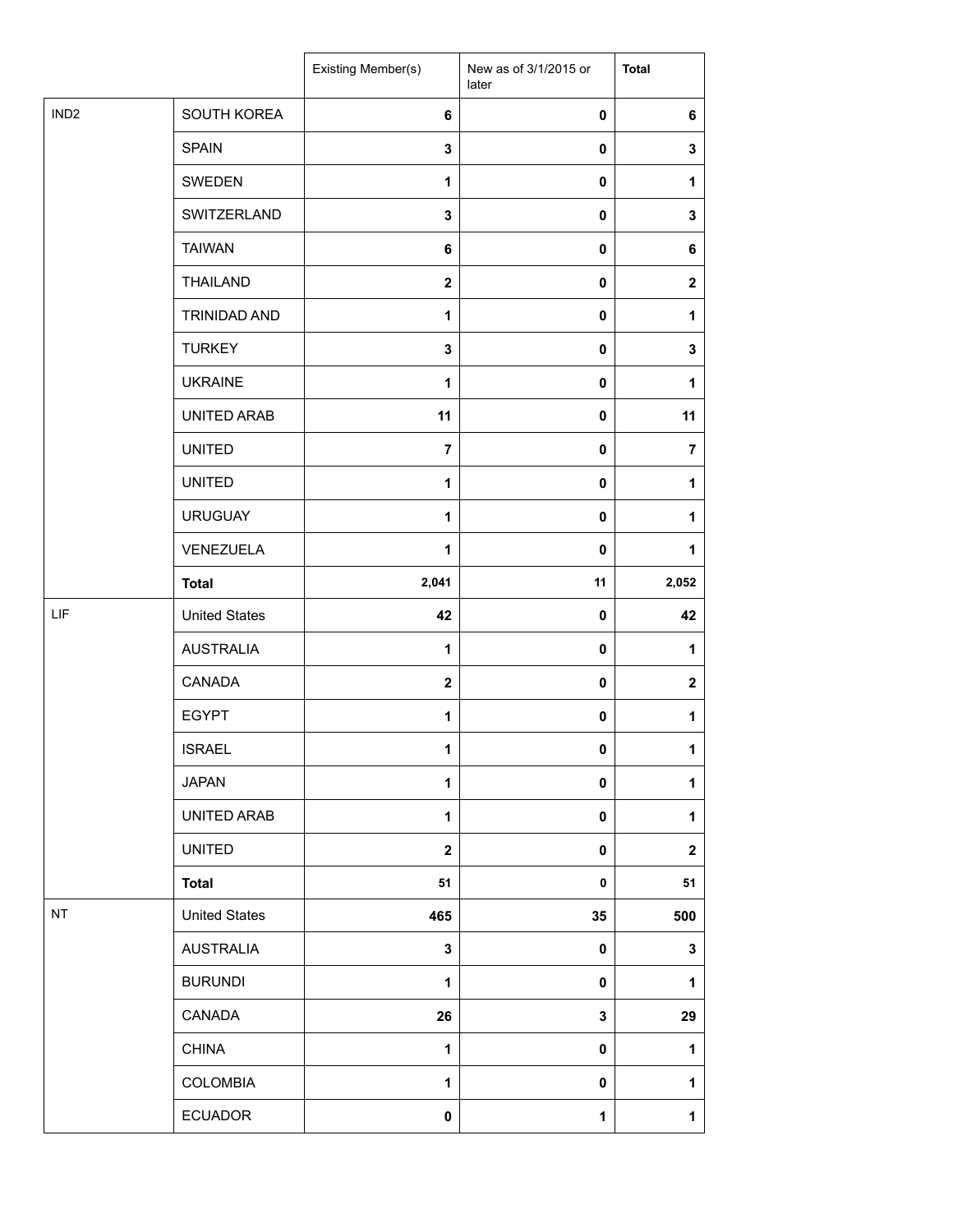|                 |                      | Existing Member(s) | New as of 3/1/2015 or<br>later | <b>Total</b>     |
|-----------------|----------------------|--------------------|--------------------------------|------------------|
| NT              | <b>GREECE</b>        | 1                  | $\pmb{0}$                      | 1                |
|                 | <b>GUAM</b>          | 1                  | 0                              | 1                |
|                 | <b>HONG KONG</b>     | $\mathbf{1}$       | $\pmb{0}$                      | 1                |
|                 | <b>ISRAEL</b>        | 1                  | $\pmb{0}$                      | 1                |
|                 | <b>ITALY</b>         | $\mathbf{1}$       | 0                              | 1                |
|                 | <b>JAPAN</b>         | 12                 | $\pmb{0}$                      | 12               |
|                 | Korea, Rebublic      | 1                  | 0                              | 1                |
|                 | KOREA,               | $\mathbf{1}$       | $\pmb{0}$                      | 1                |
|                 | <b>MALAYSIA</b>      | 1                  | $\pmb{0}$                      | 1                |
|                 | <b>NEW ZEALAND</b>   | 1                  | $\pmb{0}$                      | 1                |
|                 | <b>OMAN</b>          | $\mathbf{1}$       | 0                              | 1                |
|                 | <b>PERU</b>          | $\mathbf{2}$       | $\pmb{0}$                      | $\boldsymbol{2}$ |
|                 | Puerto Rico          | $\mathbf{1}$       | $\pmb{0}$                      | 1                |
|                 | <b>RUSSIA</b>        | 1                  | 0                              | 1                |
|                 | SAUDI ARABIA         | 5                  | $\pmb{0}$                      | 5                |
|                 | <b>SLOVAKIA</b>      | 1                  | $\pmb{0}$                      | 1                |
|                 | SOUTH KOREA          | $\mathbf{2}$       | $\pmb{0}$                      | $\mathbf{2}$     |
|                 | SWEDEN               | $\mathbf{1}$       | $\pmb{0}$                      | 1                |
|                 | <b>THAILAND</b>      | 1                  | $\mathbf 0$                    | 1                |
|                 | <b>TURKEY</b>        | $\mathbf{1}$       | 0                              | $\mathbf{1}$     |
|                 | <b>UNITED</b>        | 3                  | 1                              | 4                |
|                 | <b>UNITED</b>        | 0                  | 1                              | 1                |
|                 | <b>Total</b>         | 537                | 41                             | 578              |
| NT <sub>2</sub> | <b>United States</b> | 367                | 6                              | 373              |
|                 | <b>AUSTRALIA</b>     | $5\phantom{.0}$    | 1                              | 6                |
|                 | CANADA               | 6                  | $\mathbf 2$                    | 8                |
|                 | <b>CHINA</b>         | 1                  | 0                              | 1                |
|                 | <b>GERMANY</b>       | $\mathbf{3}$       | 0                              | 3                |
|                 | <b>HONG KONG</b>     | $\mathbf{2}$       | $\mathbf 0$                    | $\boldsymbol{2}$ |
|                 | <b>ITALY</b>         | 1                  | 0                              | 1                |
|                 | <b>JAPAN</b>         | 8                  | 0                              | 8                |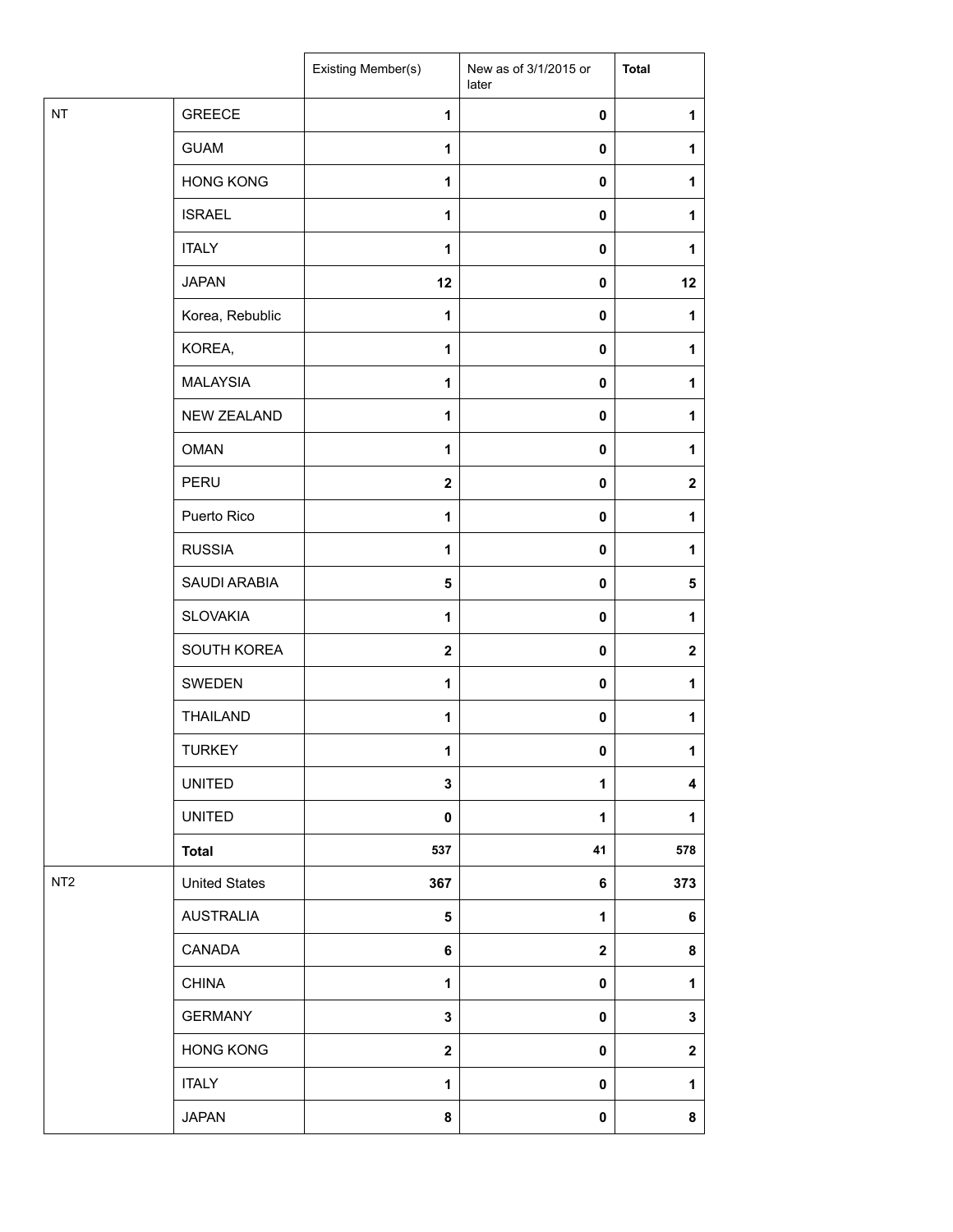|                 |                      | <b>Existing Member(s)</b> | New as of 3/1/2015 or<br>later | <b>Total</b>     |
|-----------------|----------------------|---------------------------|--------------------------------|------------------|
| NT <sub>2</sub> | KOREA,               | $\mathbf{2}$              | $\pmb{0}$                      | $\boldsymbol{2}$ |
|                 | <b>KUWAIT</b>        | $\mathbf{1}$              | $\pmb{0}$                      | 1                |
|                 | <b>MACAO</b>         | $\mathbf{1}$              | $\pmb{0}$                      | 1                |
|                 | SAUDI ARABIA         | $\mathbf{1}$              | $\mathbf 0$                    | 1                |
|                 | SOUTH KOREA          | $\mathbf{1}$              | $\pmb{0}$                      | 1                |
|                 | SWITZERLAND          | $\mathbf{1}$              | $\mathbf 0$                    | 1                |
|                 | <b>TAIWAN</b>        | $\mathbf 2$               | $\mathbf 0$                    | $\boldsymbol{2}$ |
|                 | UNITED ARAB          | $\mathbf{1}$              | $\pmb{0}$                      | 1                |
|                 | <b>UNITED</b>        | 0                         | $\mathbf{1}$                   | 1                |
|                 | <b>Total</b>         | 403                       | 10                             | 413              |
| <b>PTR</b>      | <b>United States</b> | 396                       | 17                             | 413              |
|                 | <b>AUSTRALIA</b>     | $\mathbf 3$               | $\pmb{0}$                      | $\mathbf 3$      |
|                 | <b>BRAZIL</b>        | $\mathbf 3$               | $\pmb{0}$                      | $\mathbf{3}$     |
|                 | CANADA               | 24                        | $\mathbf{2}$                   | 26               |
|                 | CAYMAN               | $\mathbf{1}$              | $\pmb{0}$                      | 1                |
|                 | <b>CHILE</b>         | 1                         | $\pmb{0}$                      | $\mathbf{1}$     |
|                 | <b>CHINA</b>         | $\overline{\mathbf{4}}$   | 1                              | $\sqrt{5}$       |
|                 | COLOMBIA             | $\mathbf{2}$              | $\pmb{0}$                      | $\mathbf{2}$     |
|                 | <b>CZECH</b>         | $\mathbf{2}$              | $\pmb{0}$                      | $\boldsymbol{2}$ |
|                 | <b>DOMINICAN</b>     | 1                         | $\pmb{0}$                      | 1                |
|                 | <b>ECUADOR</b>       | 8                         | $\pmb{0}$                      | 8                |
|                 | <b>GEORGIA</b>       | 1                         | $\mathbf 0$                    | 1                |
|                 | <b>GERMANY</b>       | $\mathbf{2}$              | 0                              | $\mathbf{2}$     |
|                 | <b>HONG KONG</b>     | $\mathbf{1}$              | $\mathbf 0$                    | 1                |
|                 | <b>INDIA</b>         | $\mathbf{1}$              | 0                              | 1                |
|                 | <b>INDONESIA</b>     | $\mathbf{1}$              | $\mathbf 0$                    | 1                |
|                 | <b>ISRAEL</b>        | $\mathbf{1}$              | $\mathbf 0$                    | 1                |
|                 | <b>JAPAN</b>         | $\overline{7}$            | 1                              | 8                |
|                 | <b>MEXICO</b>        | 5                         | $\mathbf 0$                    | 5                |
|                 | <b>NEPAL</b>         | $\mathbf{1}$              | $\mathbf 0$                    | 1                |
|                 | NEW ZEALAND          | 1                         | $\pmb{0}$                      | 1                |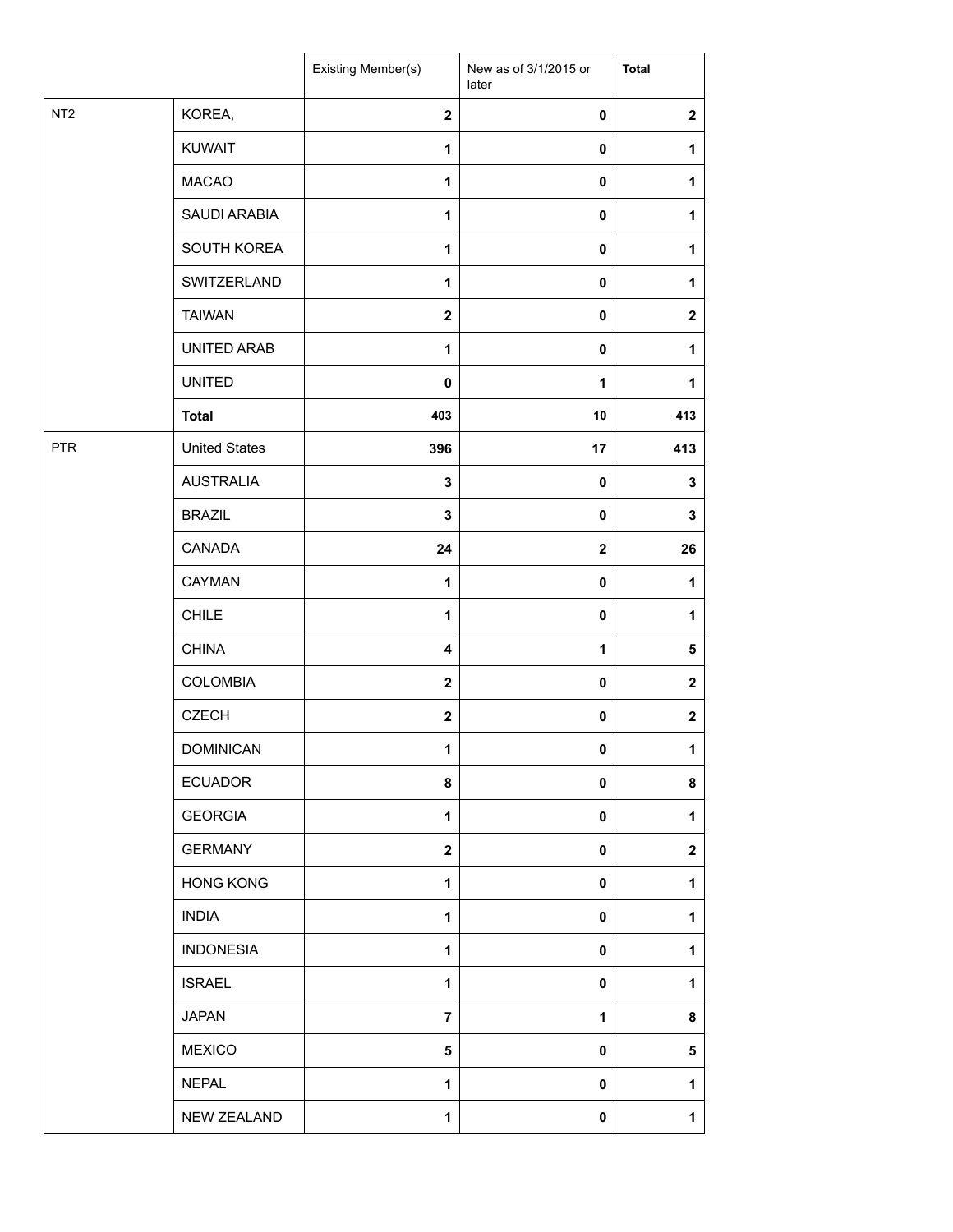|                  |                      | Existing Member(s)      | New as of 3/1/2015 or<br>later | <b>Total</b>            |
|------------------|----------------------|-------------------------|--------------------------------|-------------------------|
| <b>PTR</b>       | <b>NIGERIA</b>       | $\mathbf{1}$            | $\mathbf 0$                    | 1                       |
|                  | <b>NORTHERN</b>      | 1                       | 0                              | 1                       |
|                  | <b>OMAN</b>          | $\mathbf{1}$            | $\pmb{0}$                      | 1                       |
|                  | <b>PAKISTAN</b>      | 1                       | $\mathbf 0$                    | 1                       |
|                  | <b>PANAMA</b>        | $\mathbf{1}$            | 0                              | 1                       |
|                  | <b>PHILIPPINES</b>   | $\mathbf{2}$            | 1                              | $\mathbf 3$             |
|                  | Puerto Rico          | $\mathbf{2}$            | $\mathbf{2}$                   | 4                       |
|                  | QATAR                | $\mathbf{1}$            | 0                              | 1                       |
|                  | SAUDI ARABIA         | $\boldsymbol{2}$        | $\pmb{0}$                      | $\mathbf 2$             |
|                  | SOUTH AFRICA         | $\mathbf{1}$            | 0                              | 1                       |
|                  | SOUTH KOREA          | $\mathbf{1}$            | 0                              | 1                       |
|                  | <b>TAIWAN</b>        | $\mathbf{2}$            | $\pmb{0}$                      | $\overline{\mathbf{2}}$ |
|                  | <b>TAIWAN ROC</b>    | 1                       | 0                              | 1                       |
|                  | <b>THAILAND</b>      | 1                       | $\mathbf 0$                    | 1                       |
|                  | <b>UKRAINE</b>       | $\mathbf{1}$            | 0                              | 1                       |
|                  | UNITED ARAB          | 1                       | 1                              | $\mathbf 2$             |
|                  | <b>UNITED</b>        | $\overline{7}$          | $\pmb{0}$                      | $\overline{7}$          |
|                  | <b>United States</b> | $\mathbf{1}$            | $\mathbf 0$                    | 1                       |
|                  | VENEZUELA            | $\mathbf{2}$            | 1                              | 3                       |
|                  | <b>VIETNAM</b>       | 1                       | 0                              | $\mathbf 1$             |
|                  | <b>Total</b>         | 497                     | 26                             | 523                     |
| PTR <sub>2</sub> | <b>United States</b> | 183                     | $\mathbf{1}$                   | 184                     |
|                  | <b>ARMENIA</b>       | 1                       | 0                              | 1                       |
|                  | <b>BRAZIL</b>        | $\overline{\mathbf{2}}$ | 0                              | $\mathbf 2$             |
|                  | CANADA               | $\overline{\mathbf{7}}$ | 0                              | $\overline{\mathbf{r}}$ |
|                  | <b>CHILE</b>         | $\mathbf{1}$            | $\pmb{0}$                      | 1                       |
|                  | <b>CHINA</b>         | 3                       | $\pmb{0}$                      | $\mathbf 3$             |
|                  | <b>COLOMBIA</b>      | $\mathbf{1}$            | $\mathbf 0$                    | 1                       |
|                  | <b>CZECH</b>         | 1                       | 0                              | 1                       |
|                  | <b>GREECE</b>        | 1                       | 0                              | 1                       |
|                  | <b>INDONESIA</b>     | $\mathbf{1}$            | $\pmb{0}$                      | $\mathbf 1$             |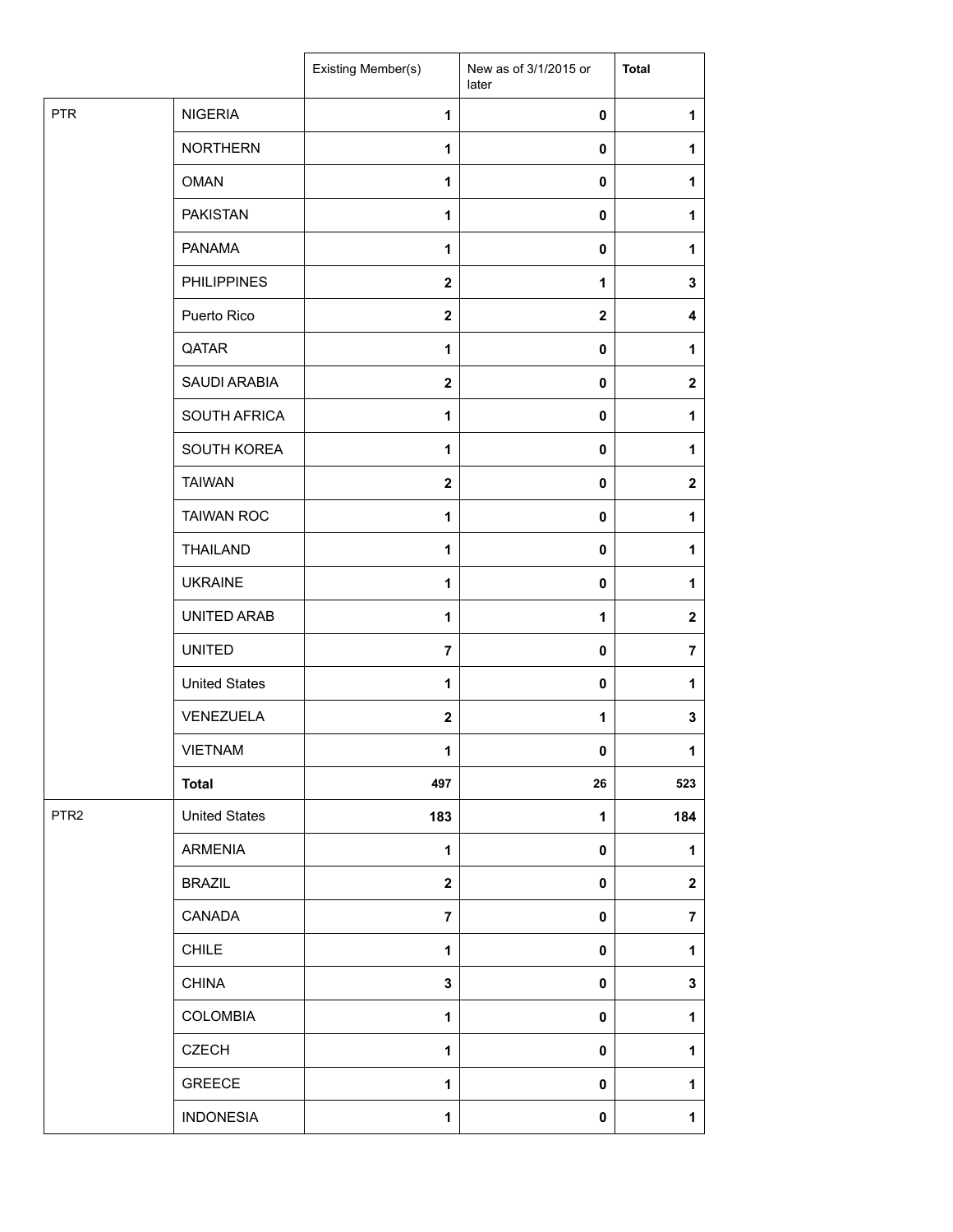|                  |                      | Existing Member(s) | New as of 3/1/2015 or<br>later | <b>Total</b>     |
|------------------|----------------------|--------------------|--------------------------------|------------------|
| PTR <sub>2</sub> | <b>ISRAEL</b>        | 1                  | $\pmb{0}$                      | 1                |
|                  | <b>ITALY</b>         | 1                  | 0                              | 1                |
|                  | <b>JAPAN</b>         | $\overline{7}$     | $\mathbf 0$                    | $\overline{7}$   |
|                  | <b>MACAO</b>         | 1                  | 0                              | 1                |
|                  | <b>MEXICO</b>        | $\mathbf{3}$       | 0                              | $\mathbf 3$      |
|                  | <b>POLAND</b>        | 1                  | 0                              | 1                |
|                  | QATAR                | 1                  | $\pmb{0}$                      | $\mathbf{1}$     |
|                  | SAUDI ARABIA         | 8                  | 0                              | 8                |
|                  | <b>TAIWAN</b>        | 3                  | 0                              | 3                |
|                  | <b>TURKEY</b>        | $\sqrt{5}$         | 0                              | 5                |
|                  | <b>UNITED</b>        | 1                  | 0                              | 1                |
|                  | <b>Total</b>         | 233                | $\mathbf{1}$                   | 234              |
| <b>RET</b>       | <b>United States</b> | 128                | 0                              | 128              |
|                  | ARGENTINA            | 1                  | 0                              | 1                |
|                  | CANADA               | $\sqrt{5}$         | 0                              | ${\bf 5}$        |
|                  | <b>COLOMBIA</b>      | $\mathbf{1}$       | 0                              | $\mathbf 1$      |
|                  | <b>GERMANY</b>       | 1                  | 0                              | $\mathbf{1}$     |
|                  | <b>ISRAEL</b>        | 1                  | 0                              | 1                |
|                  | <b>JAPAN</b>         | $\mathbf{1}$       | 0                              | $\mathbf{1}$     |
|                  | <b>PORTUGAL</b>      | 1                  | 0                              | $\mathbf{1}$     |
|                  | <b>SRI LANKA</b>     | 1                  | 0                              | $\mathbf{1}$     |
|                  | <b>UNITED</b>        | $\mathbf{1}$       | 0                              | $\mathbf{1}$     |
|                  | <b>Total</b>         | 141                | $\pmb{0}$                      | 141              |
| RET <sub>2</sub> | <b>United States</b> | 82                 | 0                              | 82               |
|                  | <b>AUSTRALIA</b>     | 1                  | 0                              | 1                |
|                  | CANADA               | $\mathbf{1}$       | 0                              | $\mathbf{1}$     |
|                  | <b>ISRAEL</b>        | $\mathbf{2}$       | 0                              | $\boldsymbol{2}$ |
|                  | <b>ITALY</b>         | 1                  | 0                              | $\mathbf{1}$     |
|                  | <b>JAPAN</b>         | 5                  | 0                              | $\sqrt{5}$       |
|                  | <b>SPAIN</b>         | 1                  | 0                              | $\mathbf{1}$     |
|                  | <b>Total</b>         | 93                 | 0                              | 93               |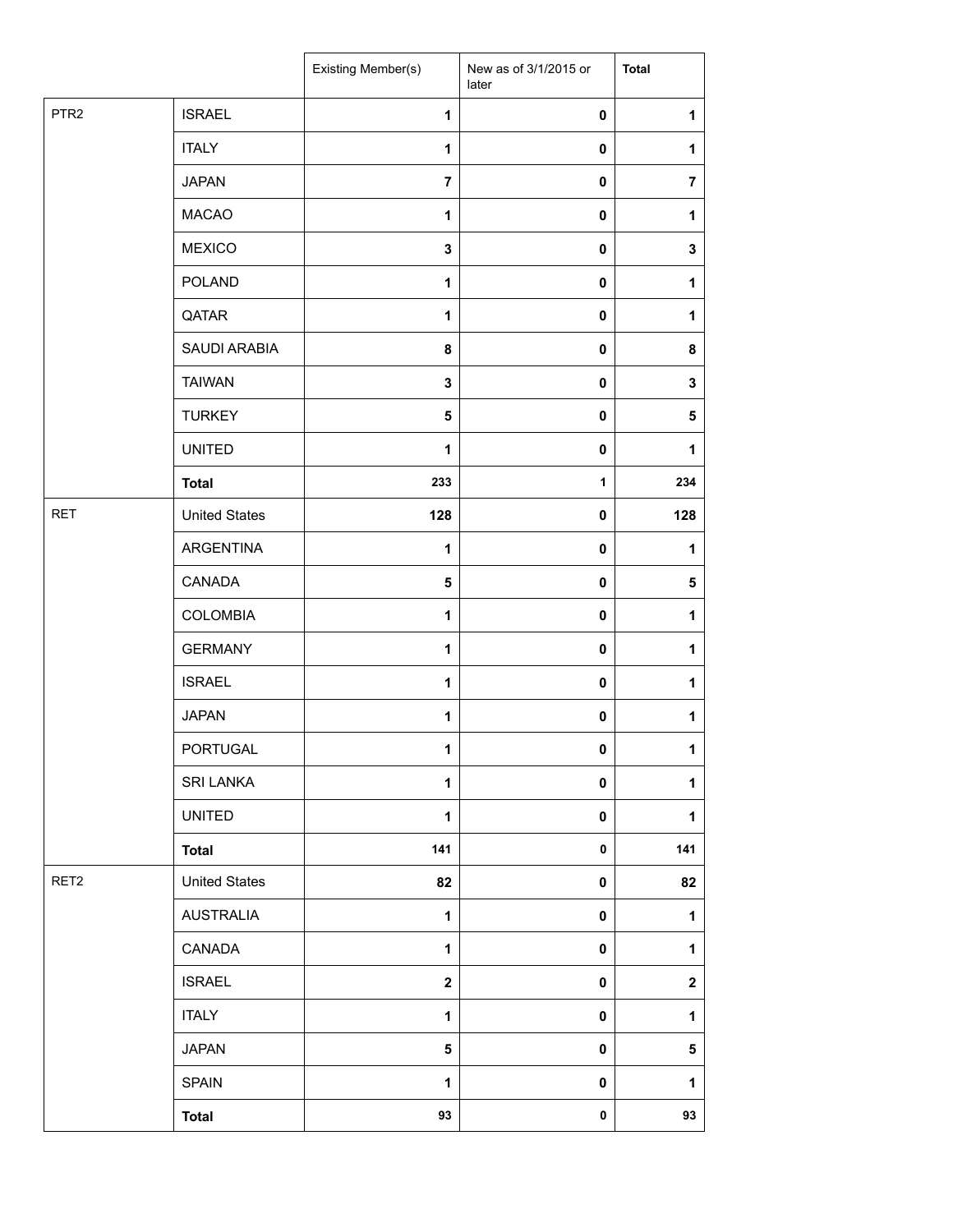|     |                      | Existing Member(s)      | New as of 3/1/2015 or<br>later | <b>Total</b> |
|-----|----------------------|-------------------------|--------------------------------|--------------|
| STU | <b>United States</b> | 747                     | 95                             | 842          |
|     | <b>AUSTRALIA</b>     | 4                       | $\pmb{0}$                      | 4            |
|     | <b>BRAZIL</b>        | 1                       | $\pmb{0}$                      | 1            |
|     | CAMBODIA             | 1                       | $\pmb{0}$                      | 1            |
|     | CANADA               | 71                      | 16                             | 87           |
|     | <b>CHINA</b>         | 6                       | $\pmb{0}$                      | 6            |
|     | COLOMBIA             | $\mathbf{1}$            | $\pmb{0}$                      | 1            |
|     | <b>ECUADOR</b>       | 1                       | $\pmb{0}$                      | 1            |
|     | <b>FRANCE</b>        | $\mathbf{2}$            | $\pmb{0}$                      | $\mathbf{2}$ |
|     | <b>GERMANY</b>       | 1                       | $\pmb{0}$                      | 1            |
|     | <b>GUAM</b>          | 1                       | $\pmb{0}$                      | 1            |
|     | <b>HONG KONG</b>     | $\mathbf{1}$            | $\pmb{0}$                      | 1            |
|     | <b>ITALY</b>         | 1                       | $\pmb{0}$                      | 1            |
|     | <b>JAPAN</b>         | 16                      | 5                              | 21           |
|     | Korea, Rebublic      | $\mathbf{1}$            | 0                              | 1            |
|     | KOREA,               | $\mathbf{1}$            | $\mathbf 0$                    | 1            |
|     | <b>KUWAIT</b>        | $\mathbf{1}$            | $\pmb{0}$                      | 1            |
|     | <b>MEXICO</b>        | $\mathbf{1}$            | $\pmb{0}$                      | 1            |
|     | <b>PHILIPPINES</b>   | 1                       | $\pmb{0}$                      | $\mathbf{1}$ |
|     | PORTUGAL             | 1                       | 0                              | $\mathbf{1}$ |
|     | QATAR                | 1                       | $\pmb{0}$                      | 1            |
|     | SAUDI ARABIA         | $\mathbf{3}$            | $\pmb{0}$                      | 3            |
|     | <b>SLOVENIA</b>      | $\mathbf{1}$            | $\mathbf 0$                    | 1            |
|     | SOUTH KOREA          | 4                       | $\mathbf{1}$                   | 5            |
|     | <b>SPAIN</b>         | $\mathbf{1}$            | 0                              | 1            |
|     | THAILAND             | 22                      | $\mathbf 0$                    | 22           |
|     | <b>TUNISIA</b>       | $\overline{\mathbf{2}}$ | 0                              | $\mathbf{2}$ |
|     | <b>TURKEY</b>        | $\overline{\mathbf{2}}$ | 1                              | $\mathbf{3}$ |
|     | UNITED ARAB          | 1                       | $\mathbf 0$                    | 1            |
|     | <b>UNITED</b>        | 4                       | 0                              | 4            |
|     | <b>United States</b> | 0                       | 1                              | $\mathbf{1}$ |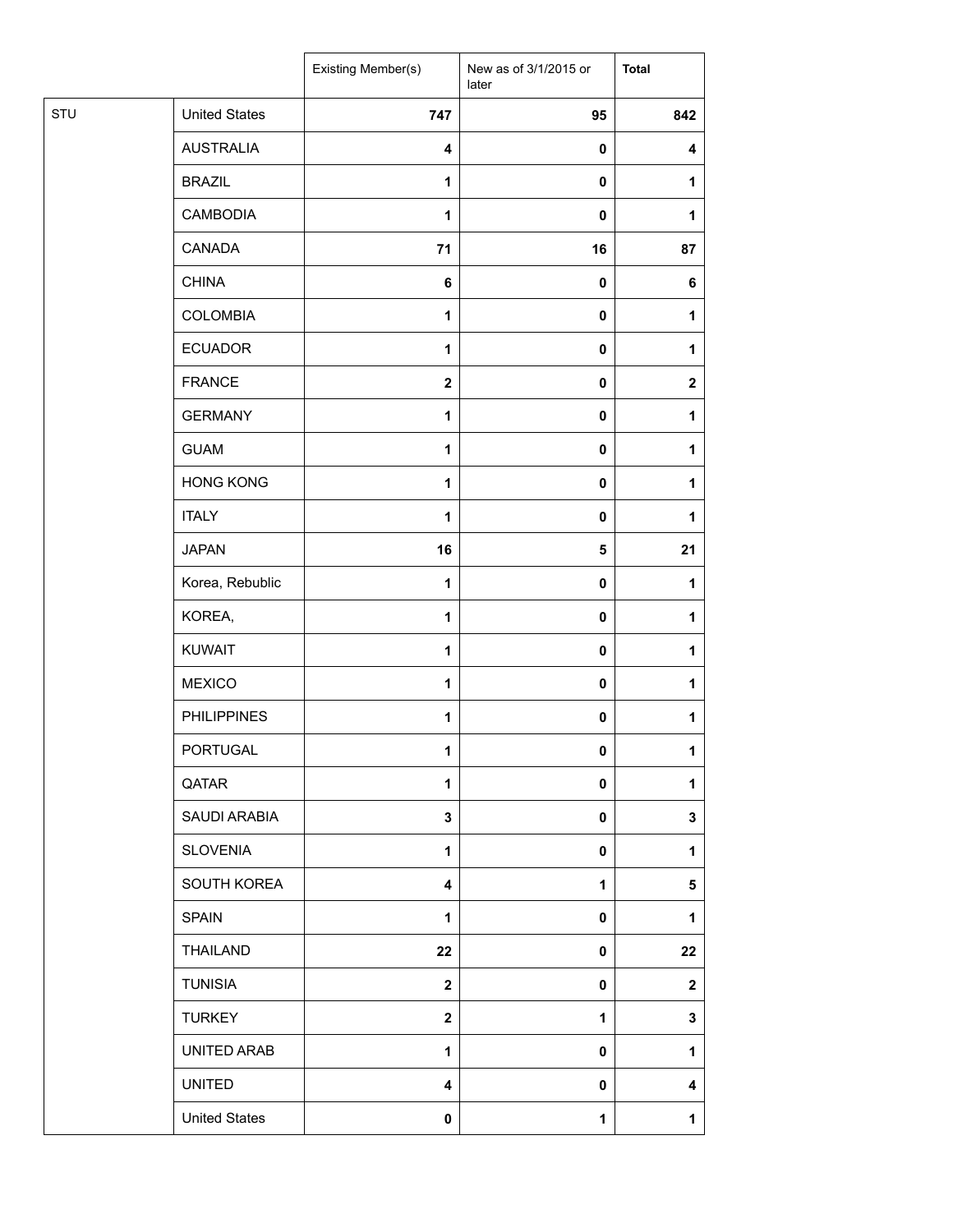|                  |                      | Existing Member(s) | New as of 3/1/2015 or<br>later | <b>Total</b>     |
|------------------|----------------------|--------------------|--------------------------------|------------------|
| STU              | <b>UZBEKISTAN</b>    | 1                  | $\pmb{0}$                      | $\mathbf{1}$     |
|                  | <b>Total</b>         | 902                | 119                            | 1,021            |
| STU <sub>2</sub> | <b>United States</b> | 397                | $\sqrt{5}$                     | 402              |
|                  | <b>AUSTRALIA</b>     | 6                  | $\pmb{0}$                      | 6                |
|                  | <b>BRAZIL</b>        | 1                  | 1                              | $\boldsymbol{2}$ |
|                  | CANADA               | 25                 | 1                              | 26               |
|                  | <b>CHILE</b>         | 1                  | $\pmb{0}$                      | $\mathbf{1}$     |
|                  | <b>CHINA</b>         | $\mathbf{1}$       | 0                              | $\mathbf{1}$     |
|                  | <b>HONG KONG</b>     | 0                  | 1                              | $\mathbf{1}$     |
|                  | <b>INDONESIA</b>     | 1                  | $\pmb{0}$                      | 1                |
|                  | <b>ISRAEL</b>        | $\mathbf{2}$       | $\pmb{0}$                      | $\mathbf 2$      |
|                  | <b>JAPAN</b>         | $\overline{7}$     | $\pmb{0}$                      | $\overline{7}$   |
|                  | KOREA,               | $\mathbf{2}$       | $\pmb{0}$                      | $\mathbf 2$      |
|                  | <b>LEBANON</b>       | $\mathbf{1}$       | $\mathbf 0$                    | $\mathbf{1}$     |
|                  | <b>MEXICO</b>        | 3                  | 0                              | 3                |
|                  | <b>NEW ZEALAND</b>   | $\mathbf{1}$       | $\pmb{0}$                      | $\mathbf{1}$     |
|                  | Puerto Rico          | $\mathbf{1}$       | $\pmb{0}$                      | $\mathbf{1}$     |
|                  | SAUDI ARABIA         | $\mathbf{1}$       | $\pmb{0}$                      | $\mathbf{1}$     |
|                  | <b>UNITED</b>        | 5                  | $\pmb{0}$                      | 5                |
|                  | <b>Total</b>         | 455                | 8                              | 463              |
| <b>Total</b>     |                      | 11,532             | 446                            | 11,978           |

This report is based on members paid through 3/31/2015 or later.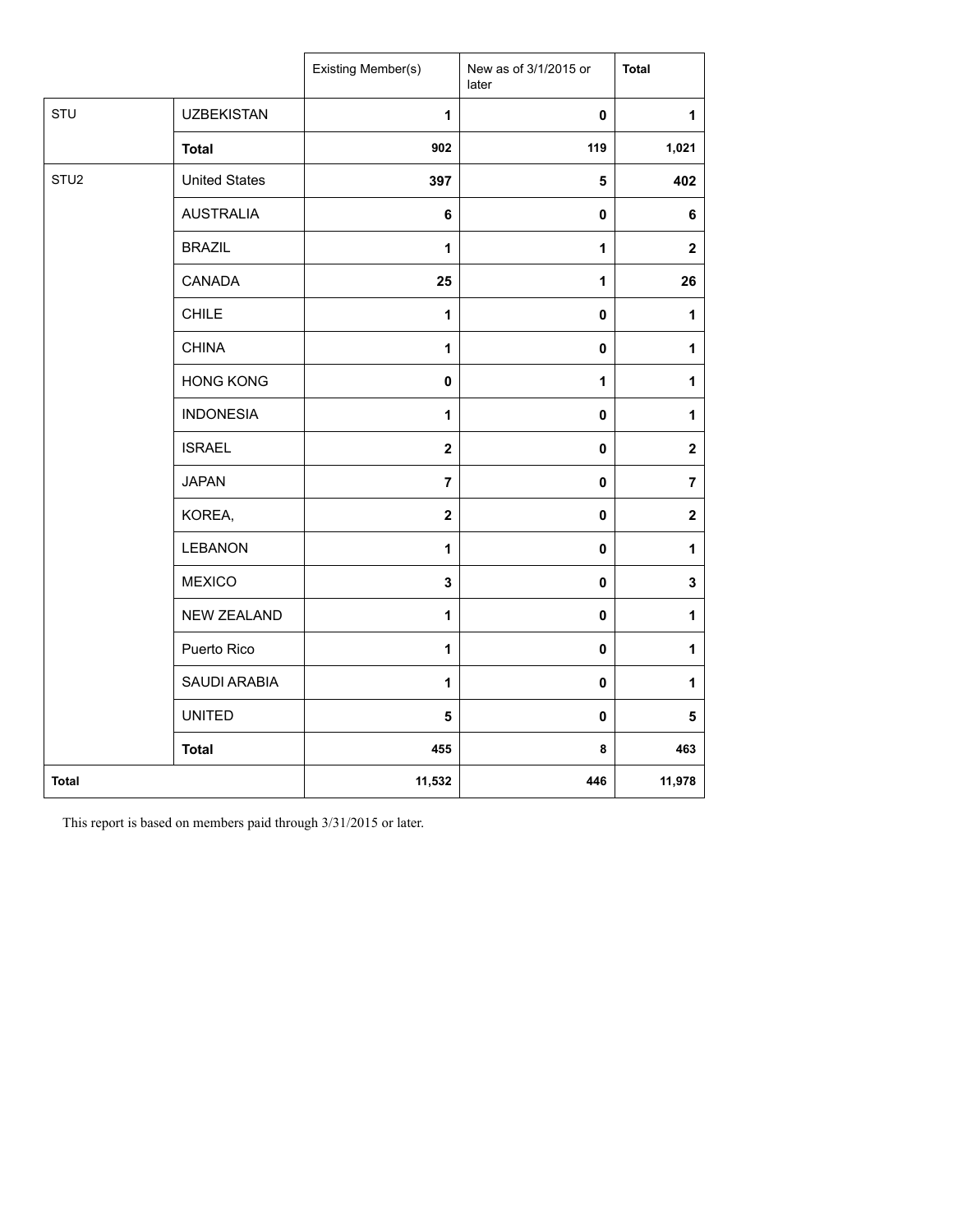| <b>Country/State/Province</b>                  |                           | <b>Total</b>                       |              |
|------------------------------------------------|---------------------------|------------------------------------|--------------|
| <b>AFGHANISTAN</b>                             |                           | $\overline{\mathbf{3}}$            | 0.0%         |
| <b>ALBANIA</b>                                 |                           | 10                                 | 0.1%         |
| <b>ALGERIA</b>                                 |                           | $\overline{\mathbf{4}}$            | 0.0%         |
| <b>ANGOLA</b>                                  |                           | $\overline{2}$                     | 0.0%         |
| <b>ARGENTINA</b>                               |                           | 26                                 | 0.2%         |
| <b>ARMENIA</b>                                 |                           | $\overline{\mathbf{4}}$            | 0.0%         |
| <b>AUSTRALIA</b>                               |                           | 66                                 | 0.6%         |
| <b>AUSTRIA</b>                                 |                           | $\mathbf{2}$                       | 0.0%         |
| <b>AZERBAIJAN</b>                              |                           | 7                                  | 0.1%         |
| <b>BAHRAIN</b>                                 |                           | $\overline{\mathbf{4}}$            | 0.0%         |
| <b>BANGLADESH</b>                              |                           | $\boldsymbol{9}$                   | 0.1%         |
| <b>BARBADOS</b>                                |                           | $\blacksquare$                     | 0.0%         |
| <b>BELARUS</b>                                 |                           | $\overline{2}$                     | 0.0%         |
| <b>BELGIUM</b>                                 |                           | $\overline{2}$                     | 0.0%         |
| <b>BENIN</b>                                   |                           | $\mathbf{1}$                       | 0.0%<br>0.0% |
| <b>BERMUDA</b>                                 |                           | $\overline{2}$<br>$\boldsymbol{9}$ | 0.1%         |
| <b>BOLIVIA</b>                                 |                           | 1                                  | 0.0%         |
| <b>BOSNIA AND HERZEGOVINA</b><br><b>BRAZIL</b> |                           | 105                                | 0.9%         |
| <b>BULGARIA</b>                                |                           | $\mathbf{2}$                       | 0.0%         |
| <b>BURKINA FASO</b>                            |                           | 3                                  | 0.0%         |
| <b>BURUNDI</b>                                 |                           | 1                                  | 0.0%         |
| <b>CAMBODIA</b>                                |                           | $\overline{2}$                     | 0.0%         |
| <b>CAMEROON</b>                                |                           | $\overline{\mathbf{4}}$            | 0.0%         |
| CANADA.                                        |                           |                                    |              |
| <i>CANADA</i>                                  |                           | 11                                 |              |
| <b>CANADA</b>                                  | Alberta                   | 65                                 |              |
| CANADA                                         | British Columbia          | 145                                |              |
| <b>CANADA</b>                                  | California                | $\overline{I}$                     |              |
| <b>CANADA</b>                                  | Manitoba                  | 19                                 |              |
| CANADA                                         | <b>Montana</b>            | $\frac{1}{\sqrt{2}}$               |              |
| CANADA                                         | New Brunswick             | 18                                 |              |
| <b>CANADA</b>                                  | Newfoundland and Labrador | $\overline{I}$                     |              |
| <b>CANADA</b>                                  | Nova Scotia               | $18\,$                             |              |
| <b>CANADA</b>                                  | Ohio                      | $\overline{I}$                     |              |
| <b>CANADA</b>                                  | Ontario                   | 331                                |              |
| <b>CANADA</b>                                  | Quebec                    | 38                                 |              |
| <b>CANADA</b>                                  | Saskatchewan              | 36                                 |              |
| <i>CANADA</i>                                  | Yukon Territory           | $\mathcal{I}$                      |              |
| <b>CANADA</b>                                  |                           | 686                                | 5.7%         |
| <b>CAYMAN ISLANDS</b>                          |                           | $\overline{2}$                     | 0.0%         |
| <b>CHILE</b>                                   |                           | 12                                 | 0.1%         |
| <b>CHINA</b>                                   |                           | 224                                | 1.9%         |
| <b>COLOMBIA</b>                                |                           | 32                                 | 0.3%         |
| <b>COSTA RICA</b>                              |                           | 20                                 | 0.2%         |
| <b>CROATIA</b>                                 |                           | $\overline{2}$                     | 0.0%         |
| <b>CUBA</b>                                    |                           | 1                                  | 0.0%         |
| <b>CYPRUS</b>                                  |                           | 3                                  | 0.0%         |
| <b>CZECH REPUBLIC</b>                          |                           | 6                                  | 0.1%         |
| <b>DENMARK</b>                                 |                           | $\overline{2}$                     | 0.0%         |
| <b>DOMINICAN REPUBLIC</b>                      |                           | 14                                 | 0.1%         |
| <b>ECUADOR</b>                                 |                           | 76                                 | 0.6%<br>2.7% |
| <b>EGYPT</b>                                   |                           | 318<br>$\overline{\mathbf{4}}$     | 0.0%         |
| <b>EL SALVADOR</b>                             |                           | $\mathbf{2}$                       | 0.0%         |
| <b>FINLAND</b><br><b>FRANCE</b>                |                           | 7                                  | 0.1%         |
| <b>GABON</b>                                   |                           | 1                                  | 0.0%         |
|                                                |                           |                                    |              |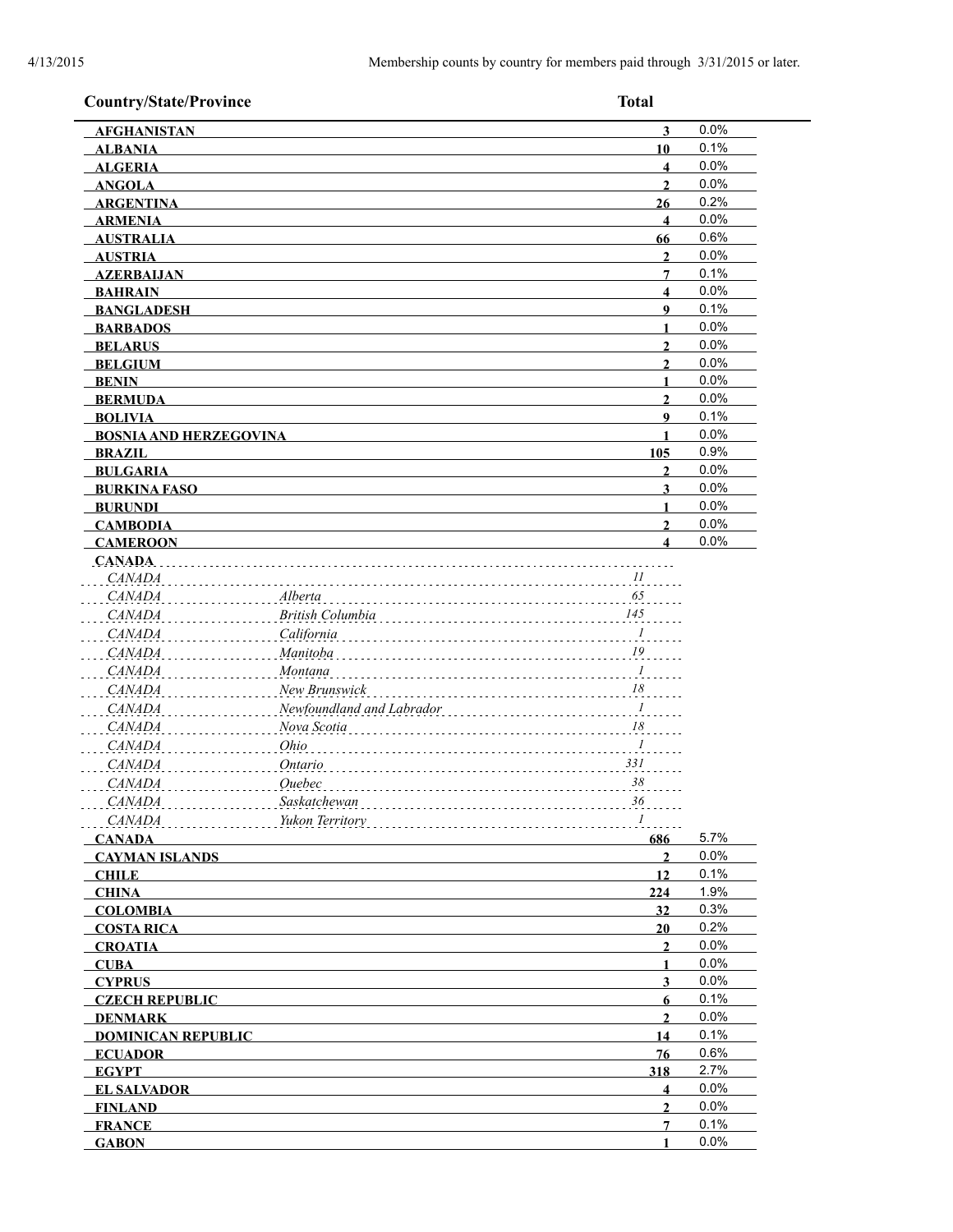| <b>GEORGIA</b>                  | 8                       | 0.1%    |
|---------------------------------|-------------------------|---------|
| <b>GERMANY</b>                  | 21                      | 0.2%    |
| <b>GHANA</b>                    | 1                       | 0.0%    |
| <b>GREECE</b>                   | 8                       | 0.1%    |
| <b>GRENADA</b>                  | $\overline{\mathbf{3}}$ | 0.0%    |
| <b>GUAM</b>                     | $\mathbf{2}$            | 0.0%    |
| <b>GUATEMALA</b>                | 9                       | 0.1%    |
| HAITI                           | 22                      | 0.2%    |
| <b>HONDURAS</b>                 | 5                       | 0.0%    |
| <b>HONG KONG</b>                | 21                      | 0.2%    |
| <b>HONG KONG SAR CHINA</b>      | 14                      | 0.1%    |
| HUNGARY                         | $\overline{2}$          | 0.0%    |
| <b>ICELAND</b>                  | $\mathbf{1}$            | 0.0%    |
| INDIA                           | 63                      | 0.5%    |
| <b>INDONESIA</b>                | 12                      | 0.1%    |
| IRAN                            | 5                       | 0.0%    |
| IRAO                            | 10                      | 0.1%    |
| <b>IRELAND</b>                  | $\mathbf{2}$            | 0.0%    |
| <b>ISRAEL</b>                   | 16                      | 0.1%    |
| ITALY                           | 14                      | 0.1%    |
| <b>JAMAICA</b>                  | $\mathbf{3}$            | 0.0%    |
| JAPAN                           | 418                     | 3.5%    |
| <b>JORDAN</b>                   | 4                       | 0.0%    |
| KAZAKHSTAN                      | $6\phantom{1}$          | 0.1%    |
| KENYA                           | $\mathbf{1}$            | 0.0%    |
| <b>Korea, Dem People's Rep</b>  | $\mathbf{1}$            | 0.0%    |
| <b>Korea, Rebublic Of</b>       | 10                      | 0.1%    |
| <b>KOREA, REPUBLIC OF</b>       | 16                      | 0.1%    |
| <b>KOSOVO (UNMIK)</b>           | $\mathbf{3}$            | 0.0%    |
| <b>KUWAIT</b>                   | 13                      | 0.1%    |
| <b>KYRGYZSTAN</b>               | 3                       | 0.0%    |
| LATVIA                          | 1                       | 0.0%    |
| <b>LEBANON</b>                  | 11                      | 0.1%    |
| <b>LIBERIA</b>                  | $\mathbf{1}$            | 0.0%    |
| <b>LITHUANIA</b>                | $\mathbf{1}$            | $0.0\%$ |
| <b>MACAO</b>                    | 8                       | 0.1%    |
| <b>MADAGASCAR</b>               | $\overline{\mathbf{4}}$ | 0.0%    |
| <b>MALAYSIA</b>                 | 25                      | 0.2%    |
| <b>MALDIVES</b>                 | 1                       | 0.0%    |
| <b>MALI</b>                     | 3                       | 0.0%    |
| <b>MARSHALL ISLANDS</b>         | $\mathbf{2}$            | 0.0%    |
| <b>MARTINIOUE</b>               | 1                       | $0.0\%$ |
| <b>MAURITANIA</b>               | 10                      | 0.1%    |
| <b>MAURITIUS</b>                | 1                       | 0.0%    |
| <b>MEXICO</b>                   | 109                     | 0.9%    |
| <b>MOLDOVA, REPUBLIC OF</b>     | 6                       | 0.1%    |
| <b>MONGOLIA</b>                 | 29                      | 0.2%    |
| <b>MOROCCO</b>                  | 29                      | 0.2%    |
| <b>MOZAMBIQUE</b>               | 1                       | 0.0%    |
| <b>MYANMAR</b>                  | $\mathbf{2}$            | 0.0%    |
| NEPAL                           | 13                      | 0.1%    |
| <b>NETHERLANDS</b>              | 1                       | 0.0%    |
| <b>NEW CALEDONIA</b>            | 1                       | 0.0%    |
| <b>NEW ZEALAND</b>              | 15                      | 0.1%    |
| <b>NICARAGUA</b>                | 4                       | 0.0%    |
| <b>NIGER</b>                    | $\mathbf{2}$            | 0.0%    |
| <b>NIGERIA</b>                  | 15                      | 0.1%    |
| <b>NORTHERN MARIANA ISLANDS</b> | 1                       | 0.0%    |
| <b>NORWAY</b>                   | $\overline{\mathbf{3}}$ | $0.0\%$ |
| <b>OMAN</b>                     | 9                       | 0.1%    |
| <b>PAKISTAN</b>                 | 16                      | 0.1%    |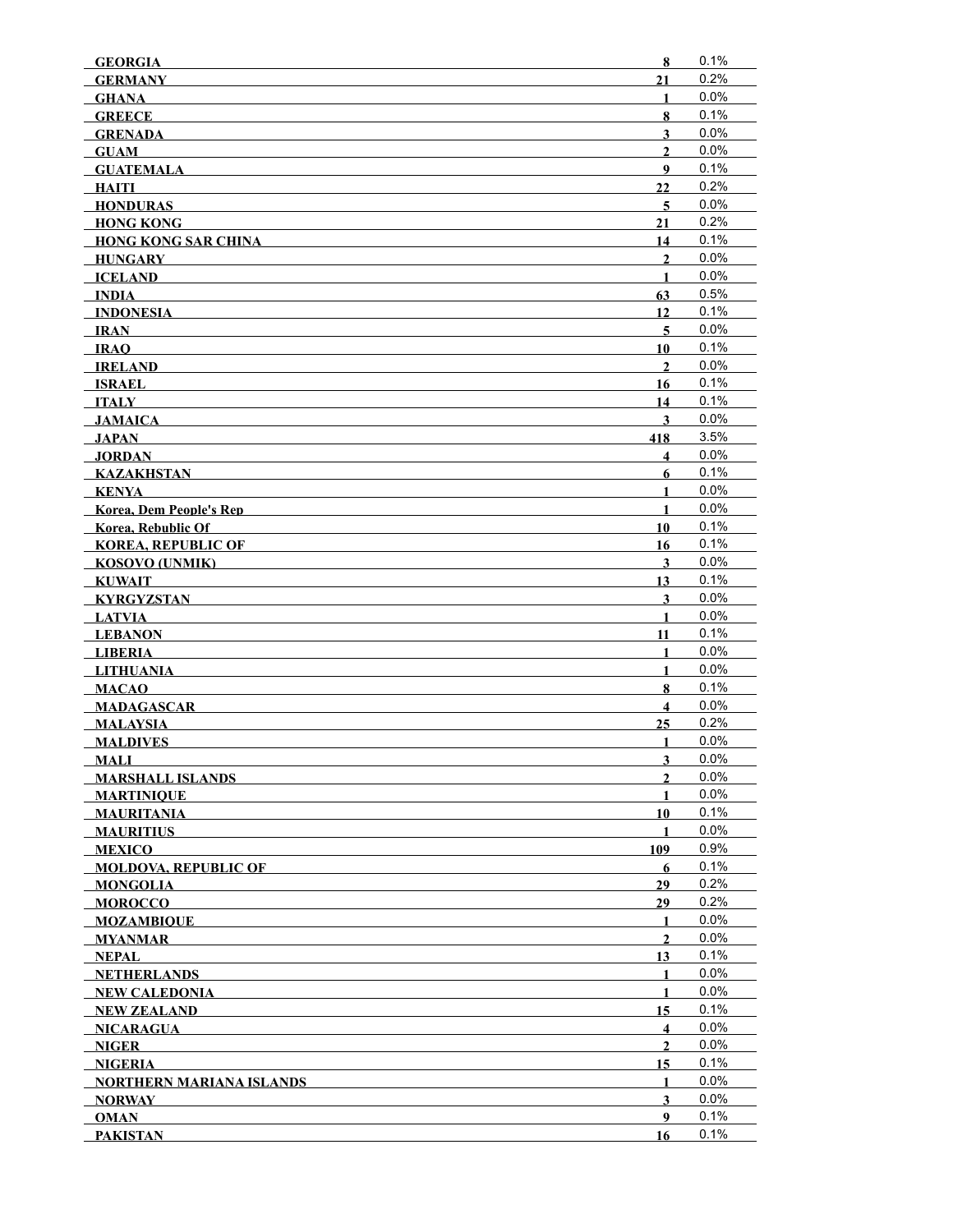| PALESTINIAN TERRITORY                         |                      | $\overline{2}$          | 0.0%    |
|-----------------------------------------------|----------------------|-------------------------|---------|
| <b>PANAMA</b>                                 |                      | 14                      | 0.1%    |
| <b>PARAGUAY</b>                               |                      | $\overline{2}$          | 0.0%    |
| PEOPLES REP OF CHINA                          |                      | 8                       | 0.1%    |
| PERU                                          |                      | 80                      | 0.7%    |
| <b>PHILIPPINES</b>                            |                      | 22                      | 0.2%    |
| <b>POLAND</b>                                 |                      | 12                      | 0.1%    |
| <b>PORTUGAL</b>                               |                      | $\mathbf{2}$            | $0.0\%$ |
| <b>Puerto Rico</b>                            |                      | 15                      | 0.1%    |
| <b>OATAR</b>                                  |                      | 32                      | 0.3%    |
| <b>ROMANIA</b>                                |                      | $\mathbf{3}$            | 0.0%    |
| <b>RUSSIA</b>                                 |                      | 16                      | 0.1%    |
| <b>RUSSIAN FEDERATION</b>                     |                      | 10                      | 0.1%    |
| <b>RWANDA</b>                                 |                      | $\mathbf{3}$            | 0.0%    |
| <b>SAUDI ARABIA</b>                           |                      | 53                      | 0.4%    |
| SENEGAL                                       |                      | $\mathbf{3}$            | 0.0%    |
| SERBIA                                        |                      | 1                       | 0.0%    |
| <b>SIERRA LEONE</b>                           |                      | 1                       | 0.0%    |
| <b>SINGAPORE</b>                              |                      | 7                       | 0.1%    |
| <b>SLOVAKIA</b>                               |                      | 3                       | $0.0\%$ |
| <b>SLOVENIA</b>                               |                      | 1                       | 0.0%    |
| <b>SOUTH AFRICA</b>                           |                      | $7\phantom{.0}$         | 0.1%    |
| <b>SOUTH KOREA</b>                            |                      | 28                      | 0.2%    |
| <b>SPAIN</b>                                  |                      | 11                      | 0.1%    |
| <b>SRI LANKA</b>                              |                      | $\mathbf{2}$            | 0.0%    |
| <b>SUDAN</b>                                  |                      | $\overline{2}$          | 0.0%    |
| <b>SURINAME</b>                               |                      | 1                       | 0.0%    |
| SWAZILAND                                     |                      | 1                       | 0.0%    |
| <b>SWEDEN</b>                                 |                      | 8                       | 0.1%    |
| SWITZERLAND                                   |                      | 5                       | 0.0%    |
| <b>SYRIAN ARAB REPUBLIC</b>                   |                      | 1                       | 0.0%    |
| <b>TAIWAN</b>                                 |                      | 21                      | 0.2%    |
| <b>TAIWAN ROC</b>                             |                      | 15                      | 0.1%    |
| <b>TAJIKISTAN</b>                             |                      | $\overline{\mathbf{4}}$ | 0.0%    |
|                                               |                      | $\mathbf{2}$            | 0.0%    |
| <b>TANZANIA, UNITED REPUBLIC</b>              |                      | 63                      | 0.5%    |
| <b>THAILAND</b><br><b>TRINIDAD AND TOBAGO</b> |                      | $\mathbf{2}$            | 0.0%    |
|                                               |                      | 20                      | 0.2%    |
| <b>TUNISIA</b>                                |                      | 55                      | 0.5%    |
| <b>TURKEY</b><br><b>UGANDA</b>                |                      | $\overline{2}$          | 0.0%    |
|                                               |                      |                         | 0.0%    |
| <b>UKRAINE</b>                                |                      | 5                       | 0.4%    |
| <b>UNITED ARAB EMIRATES</b>                   |                      | 47                      | 0.4%    |
| <b>UNITED KINGDOM</b>                         |                      | 49                      | 0.0%    |
| <b>United States</b>                          |                      | 5                       | 0.1%    |
| <b>UNITED STATES OF AMERICA</b>               |                      | 12<br>7                 | 0.1%    |
| <b>URUGUAY</b>                                |                      | $\blacksquare$          | 0.0%    |
| <b>US MINOR OUTLYING ISLANDS</b>              |                      |                         |         |
| USA.<br><b>USA</b>                            |                      | 52                      |         |
|                                               |                      | 72                      |         |
| <b>USA</b>                                    | Alabama              |                         |         |
| <b>USA</b>                                    | Alaska               | 16                      |         |
| <b>USA</b>                                    | American Embassy     | 8                       |         |
| <b>USA</b>                                    | Arizona              | 190                     |         |
| <b>USA</b>                                    | Arkansas             | 81                      |         |
| <b>USA</b>                                    | Armed Forces         | 8                       |         |
| <b>USA</b>                                    | Armed Frces Americas | $\mathfrak{Z}$          |         |
| <b>USA</b>                                    | British Columbia     | $\mathcal{I}$           |         |
| <b>USA</b>                                    | California           | 811                     |         |
| <b>USA</b>                                    | Colorado             | 155                     |         |
| <b>USA</b>                                    | Connecticut          | 119                     |         |
| <b>USA</b>                                    | Delaware             | 54                      |         |
|                                               |                      |                         |         |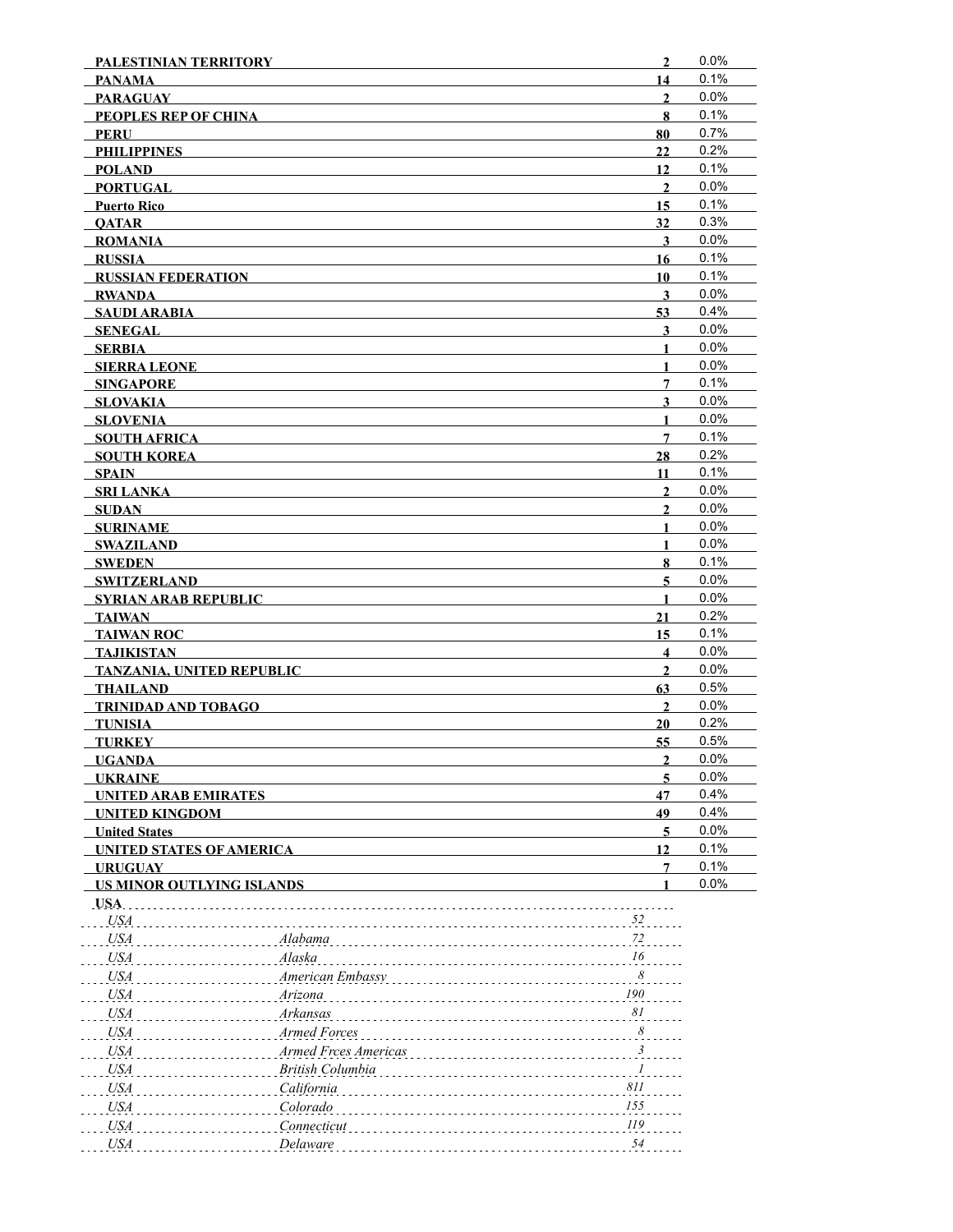| <b>USA</b>        | District of Columbia | 137                     |       |
|-------------------|----------------------|-------------------------|-------|
| <b>USA</b>        | Florida              | 315                     |       |
| USA               | Georgia              | 165                     |       |
| <b>USA</b>        | Guam                 | $\overline{\mathbf{c}}$ |       |
| <b>USA</b>        | Hawaii               | $70\,$                  |       |
| <b>USA</b>        | Idaho                | 36                      |       |
| <b>USA</b>        | Illinois             | 359                     |       |
| <b>USA</b>        | Indiana              | 154                     |       |
| <b>USA</b>        | Iowa                 | 93                      |       |
| <b>USA</b>        | Kansas               | 139                     |       |
| <b>USA</b>        | Kentucky             | 72                      |       |
| <b>USA</b>        | Lousiana             | 39                      |       |
| <b>USA</b>        | Maine                | 42                      |       |
| <b>USA</b>        | Maryland             | 258                     |       |
| <b>USA</b>        | Massachusetts        | 331                     |       |
| <b>USA</b>        | Michigan             | 282                     |       |
| <b>USA</b>        | Minnesota            | 140                     |       |
| <b>USA</b>        | Mississippi          | 46                      |       |
| <b>USA</b>        | Missouri             | 186                     |       |
| <b>USA</b>        | Montana              | 16                      |       |
| <b>USA</b>        | Nebraska             | $4\,$                   |       |
| <b>USA</b>        | Nevada               | $42\,$                  |       |
| <b>USA</b>        | New Hampshire        | $70\,$                  |       |
| <b>USA</b>        | New Jersey           | 239                     |       |
| <b>USA</b>        | New Mexico           | 46                      |       |
| <b>USA</b>        | New York             | 735                     |       |
| <b>USA</b>        | North Carolina       | 162                     |       |
| <b>USA</b>        | North Dakota         | 18                      |       |
| <b>USA</b>        | Ohio                 | 286                     |       |
| <b>USA</b>        | Oklahoma             | 56                      |       |
| <b>USA</b>        | <b>Ontario</b>       | $\mathfrak{Z}$          |       |
| <b>USA</b>        | Oregon               | 329                     |       |
| <b>USA</b>        | Pennsylvania         | 338                     |       |
| <b>USA</b>        | Puerto Rico          | 18                      |       |
| <b>USA</b>        | <b>Ouebec</b>        | $\boldsymbol{l}$        |       |
| <b>USA</b>        | Rhode Island         | 39                      |       |
| <b>USA</b>        | South Carolina       | 46                      |       |
| USA               | South Dakota         |                         |       |
| USA               | Tennessee            | 99                      |       |
| <b>USA</b>        | Texas                | 407                     |       |
| <b>USA</b>        | Utah                 | 93                      |       |
| <b>USA</b>        | Vermont              | $70\,$                  |       |
| <b>USA</b>        | Virgin Islands       | $\overline{2}$          |       |
| <b>USA</b>        | Virginia             | 392                     |       |
| <b>USA</b>        | Washington           | 356                     |       |
| <b>USA</b>        | West Virginia        | 29                      |       |
| <b>USA</b>        | Wisconsin            | 147                     |       |
| <b>USA</b>        | Wyoming              | 13                      |       |
| <b>USA</b>        | Yukon Territory      | $\mathcal{I}$           |       |
| <b>USA</b>        |                      | 8,537                   | 71.3% |
| <b>UZBEKISTAN</b> |                      | 5                       | 0.0%  |
| <b>VANUATU</b>    |                      | $\mathbf{1}$            | 0.0%  |
| <b>VENEZUELA</b>  |                      | 20                      | 0.2%  |
| <b>VIET NAM</b>   |                      | $\overline{\mathbf{4}}$ | 0.0%  |
| <b>VIETNAM</b>    |                      | 13                      | 0.1%  |
| <b>YEMEN</b>      |                      | $\overline{5}$          | 0.0%  |
| <b>ZIMBABWE</b>   |                      | 1                       | 0.0%  |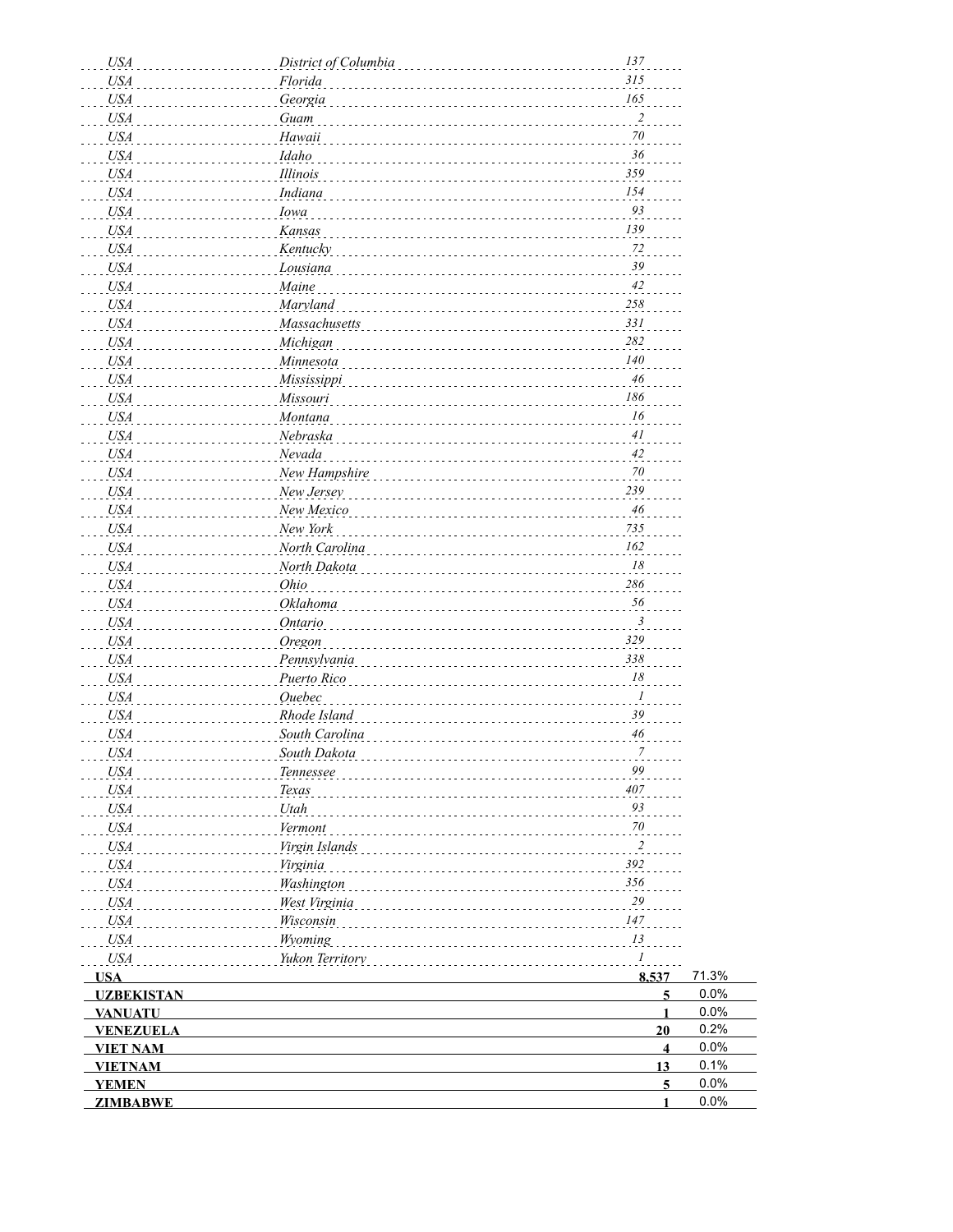**158** distinct countries represented.

02-geographic.rpt 3/31/2015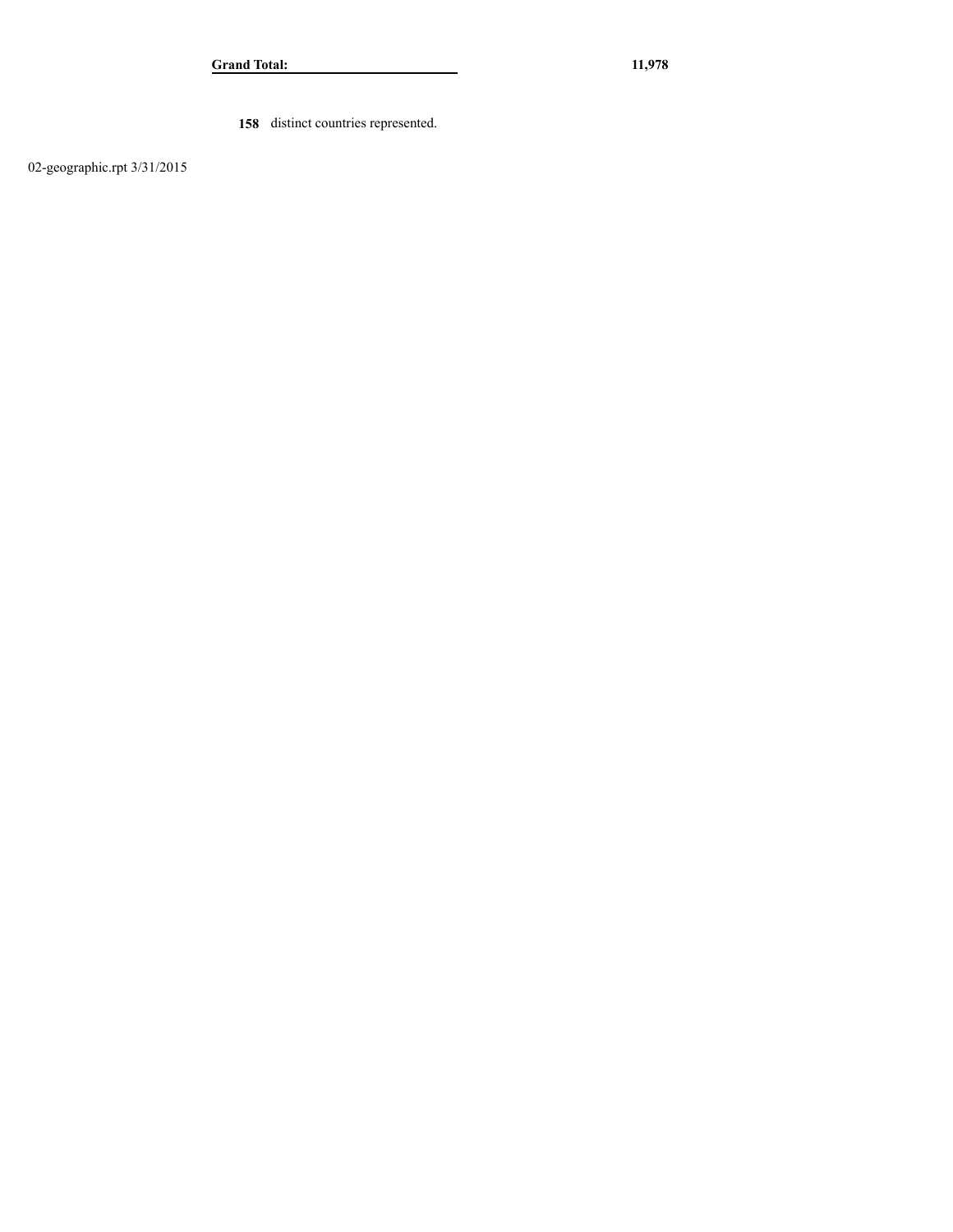**MEXICO** 0.9% **BRAZIL** 0.9%

ECUADOR 0.6% **AUSTRALIA** 0.5% Others 11.3% Total: 100.0%

 $\blacksquare$  PERU



8641

693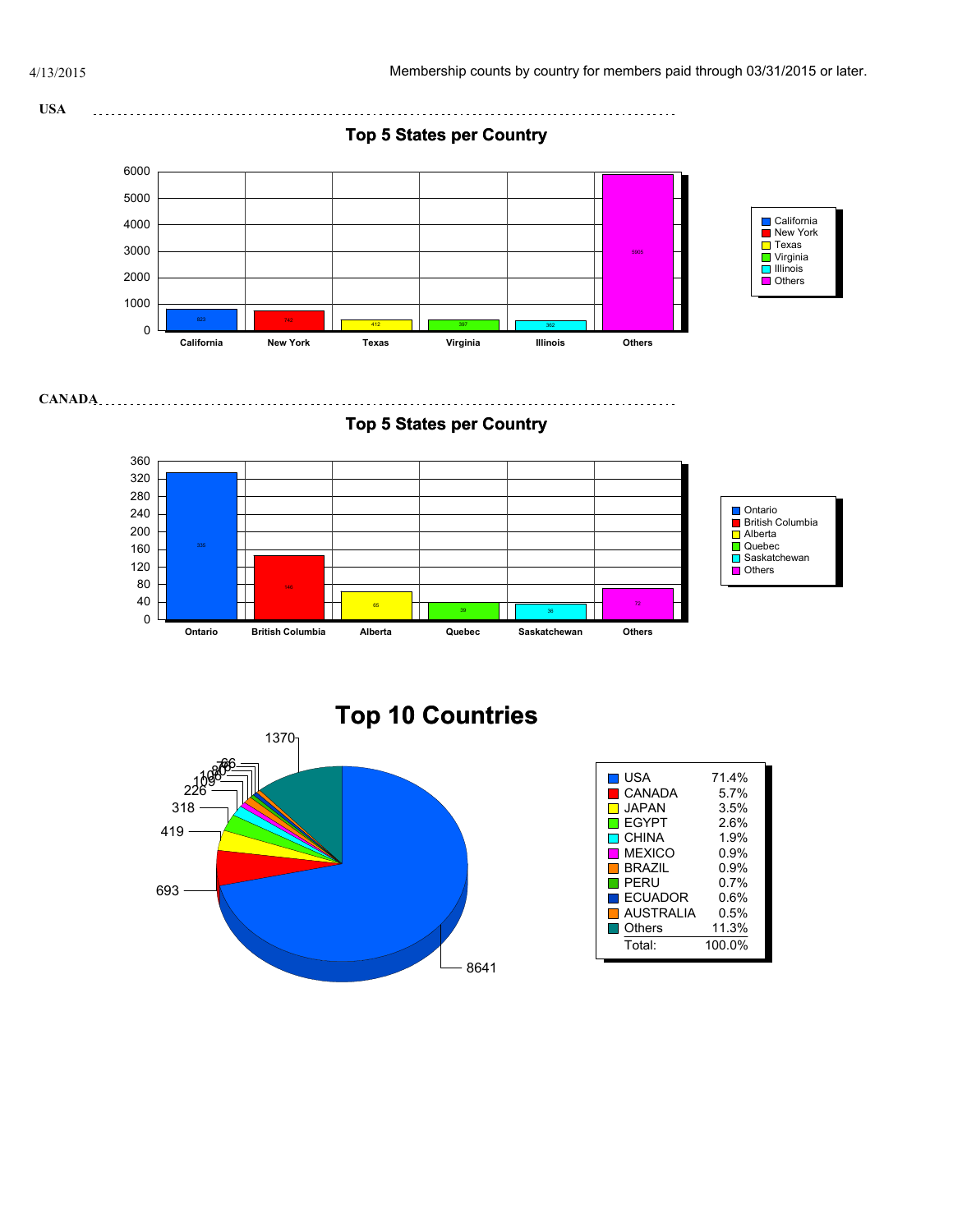### 4/13/2015 **Basic statistics on Primary vs. other memberships in interest sections. For members paid through 3/31/2015 or later.**

|                                      |                           |        |        | Primary versus other |
|--------------------------------------|---------------------------|--------|--------|----------------------|
| No Primary Interest Section          | 7.7%                      | 2,585  | 2,568  | 17                   |
| <b>Adult Education</b>               | 6.1%                      | 2.054  | 830    | 1,224                |
| <b>Applied Linguistics</b>           | 5.8%                      | 1,961  | 541    | 1,420                |
| <b>Bilingual Education</b>           | 3.1%                      | 1,036  | 210    | 826                  |
| Computer-Assisted Language Learning  | 5.2%                      | 1,757  | 378    | 1,379                |
| <b>Elementary Education</b>          | 3.2%                      | 1,080  | 470    | 610                  |
| English as a Foreign Language        | 7.1%                      | 2.404  | 936    | 1,468                |
| <b>English for Specific Purposes</b> | 4.3%                      | 1.452  | 251    | 1,201                |
| <b>Higher Education</b>              | 6.2%                      | 2,088  | 704    | 1,384                |
| Intercultural Communication          | 4.8%                      | 1,609  | 197    | 1,412                |
| Intensive English Programs           | 6.2%                      | 2,105  | 813    | 1,292                |
| International Teaching Assistants    | 1.9%                      | 656    | 93     | 563                  |
| <b>Materials Writers</b>             | 3.3%<br>.                 | 1,129  | 170    | 959                  |
| Nonnative English Speakers in TESOL  | 2.8%                      | 954    | 176    | 778                  |
| Program Administration               | 3.4%                      | 1,133  | 228    | 905                  |
| Refugee Concerns                     | 2.0%                      | 678    | 83     | 595                  |
| Second Language Writing              | 6.1%                      | 2,071  | 397    | 1,674                |
| Speech, Pronunciation, and Listening | 5.3%                      | 1,780  | 242    | 1,538                |
| Social Responsibility                | 2.0%                      | 691    | 92     | 599                  |
| Secondary Schools                    | 2.8%                      | 928    | 317    | 611                  |
| Teacher Education                    | 7.2%                      | 2,411  | 658    | 1,753                |
| Video & Digital Media                | 3.4%                      | 1,153  | 85     | 1,068                |
| 10,458 distinct members              | Total # of IS memberships | 33,715 | 10,439 | 23.276               |

The total count is the number of IS memberships total and may either be LESS or MORE than the actual number of individual members of TESOL. Due to open access to Interest Sections, these numbers may fluctuate considerably each month. For instance, one member may have selected four interest sections, while some members may belong to none.



## **Interest Sections**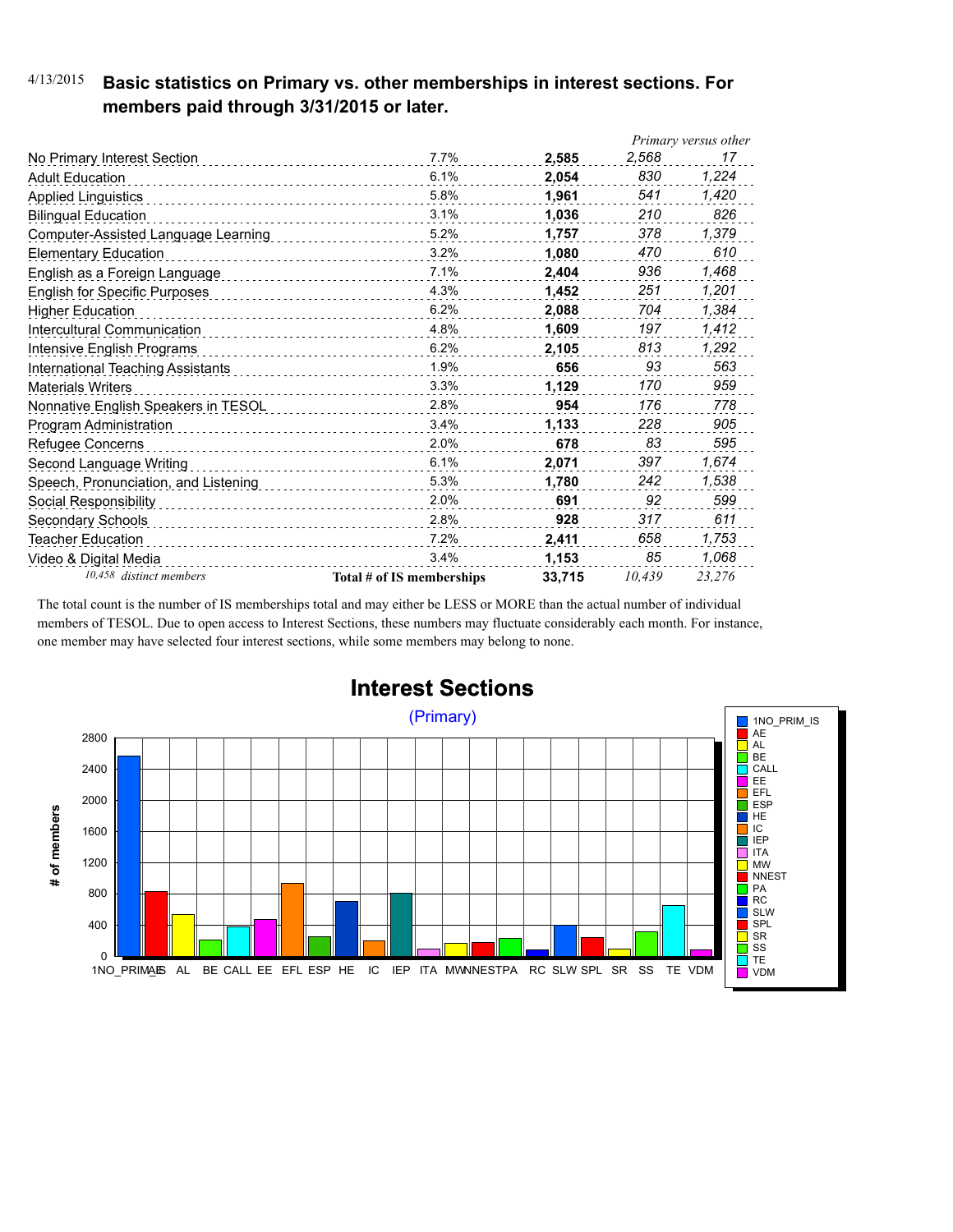#### **Basic Statistics on Area of Work (Members paid through >= 3/31/2015)**

|                             |           | 2,088  | 17.8%   |  |
|-----------------------------|-----------|--------|---------|--|
| <b>Adult Education</b>      | AE        | 2.299  | 19.6%   |  |
| Community/2yr College       | $\bf CC$  | 656    | 5.6%    |  |
| <b>Elementary Education</b> | ЕE        | 823    | 7.0%    |  |
| Postsecondary Education     | HE        | 3.478  | 29.7%   |  |
| Mainstream                  | <b>MN</b> | 133    | 1.1%    |  |
| Other                       | <b>OT</b> | 1.178  | 10.1%   |  |
| Secondary Education         | SЕ        | 1.055  | $9.0\%$ |  |
|                             |           | 11,710 |         |  |

Only members who selected an area of work are included on this report. Other members may not have responded to this question and are excluded from the count.



### **Areas of Work**



*(Blanks indicate no response)*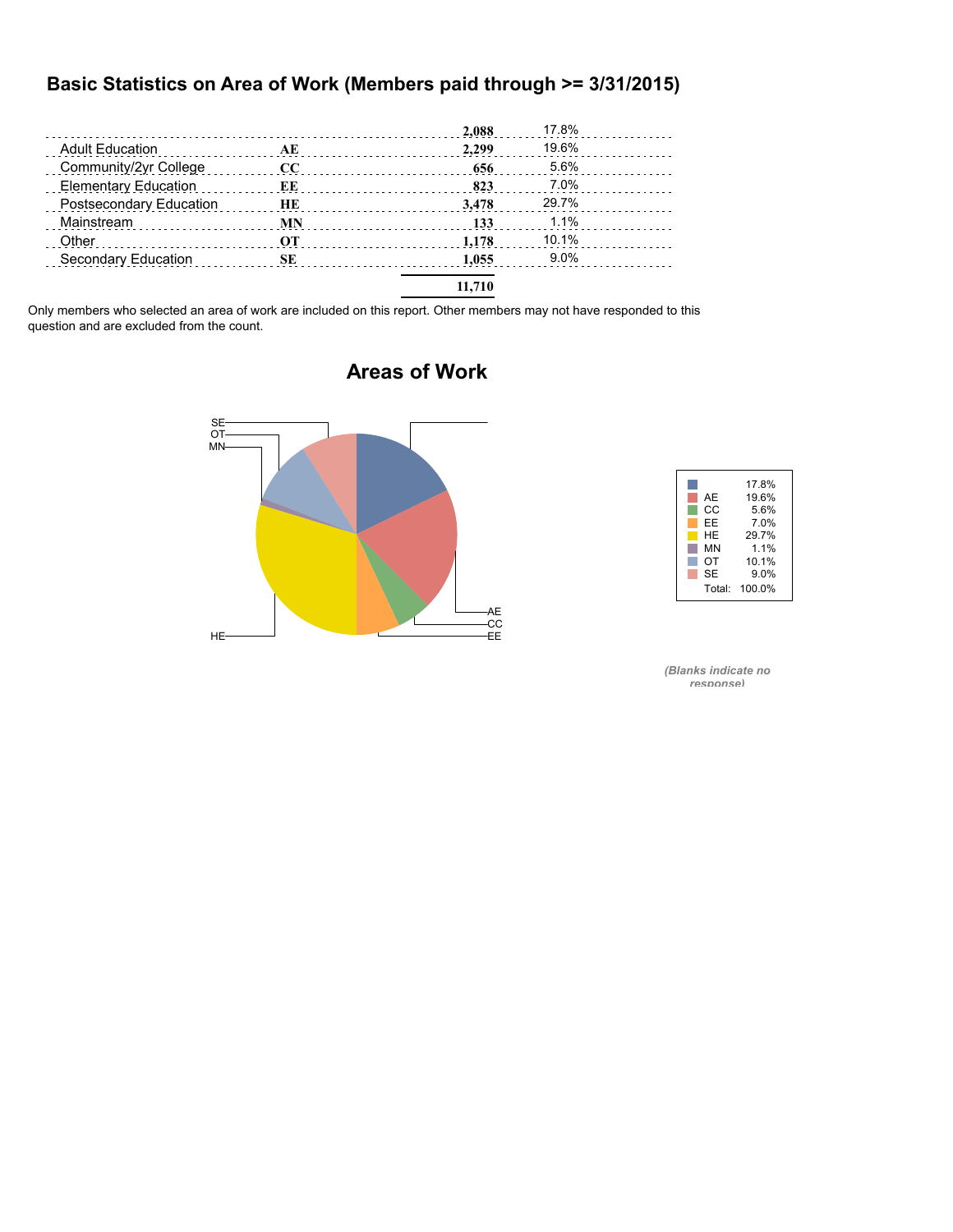## **Statistics on Areas of Interest (Members paid through >= 3/31/2015)**

| <b>CODE</b>          | <b>DESCRIPTION</b>                             | TOTAL* | % of TOTAL* |
|----------------------|------------------------------------------------|--------|-------------|
| ТE                   | Teacher education                              | 1,765  | 5%          |
| <b>CURRICULUM</b>    | Materials development/Curriculum               | 1,740  | 4%          |
| EFL                  | English as a foreign language                  | 1,659  | 4%          |
| <b>SLA</b>           | Second language acquisition                    | 1,621  | 4%          |
| AL                   | Applied linguistics                            | 1,556  | 4%          |
| <b>WRITING</b>       | Writing/composition                            | 1,500  | 4%          |
| HE.                  | Higher education                               | 1,484  | 4%          |
| CALL                 | Technology in education                        | 1,467  | 4%          |
| <b>IEP</b>           | Intensive English programs                     | 1,451  | 4%          |
| IC                   | Multiculturalism/intercultural communications  | 1,443  | 4%          |
| AE                   | Adult education                                | 1,403  | 4%          |
| <b>PROFDEV</b>       | Professional development                       | 1,319  | 3%          |
| <b>CONTENT</b>       | Content-based instruction                      | 1,310  | 3%          |
| <b>READING</b>       | Reading/literacy                               | 1,202  | 3%          |
| SP                   | Speaking/pronunciation                         | 1,195  | 3%          |
| <b>ASSESS</b>        | Assessment/testing                             | 1,146  | 3%          |
| <b>GRAMMAR</b>       | Grammar                                        | 1,142  | 3%          |
| <b>ESP</b>           | English for specific purposes                  | 1,053  | 3%          |
| <b>RS</b>            | Research                                       | 984    | 3%          |
| <b>DISTANCE</b>      | Distance learning/Online Education             | 793    | 2%          |
| PA                   | Program administration                         | 783    | 2%          |
| VOCAB                | Vocabulary/Lexicon                             | 783    | 2%          |
| <b>BE</b>            | <b>Bilingual education</b>                     | 770    | 2%          |
| <b>SOCIAL</b>        | Social/global/political concerns               | 673    | 2%          |
| <b>WORKPLACE</b>     | Workplace English instruction/Business English | 665    | 2%          |
| <b>ISKILL</b>        | <b>Integrated Skills</b>                       | 660    | 2%          |
| <b>LISTEN</b>        | Listening                                      | 647    | 2%          |
| VI                   | Video and digital media                        | 615    | 2%          |
| EE                   | Elementary/primary education                   | 611    | 2%          |
| SS                   | Secondary education                            | 593    | 2%          |
| <b>COMMCOLL</b>      | Community college/technical ed                 | 512    | 1%          |
| LINGUISTICS          | <b>Theoretical Linguistics</b>                 | 440    | 1%          |
| <b>RC</b>            | Refugee concerns                               | 439    | 1%          |
| <b>STANDARDS</b>     | Standards                                      | 431    | 1%          |
| ita                  | International teaching assistants              | 408    | 1%          |
| LIT                  | Literature                                     | 408    | 1%          |
| <b>FAMILY</b>        | Community/family outreach                      | 338    | 1%          |
| <b>EMPLOYMENT</b>    | Employment issues/Certification                | 313    | 1%          |
| <b>NNES</b>          | <b>NNES/NES issues</b>                         | 307    | 1%          |
| <b>LDSN</b>          | Learning Disorders/Special Needs               | 288    | 1%          |
| <b>ACCRED</b>        | Accreditation                                  | 265    | 1%          |
| PUBLICPOLICY         | Public policy                                  | 264    | 1%          |
| <b>MAINSTREAMING</b> | Mainstreaming                                  | 235    | 1%          |
| <b>ARTS</b>          | Arts/Media/Science/Math/Social Science         | 187    | 0%          |
| <b>STYLISTICS</b>    | Stylistics                                     | 79     | 0%          |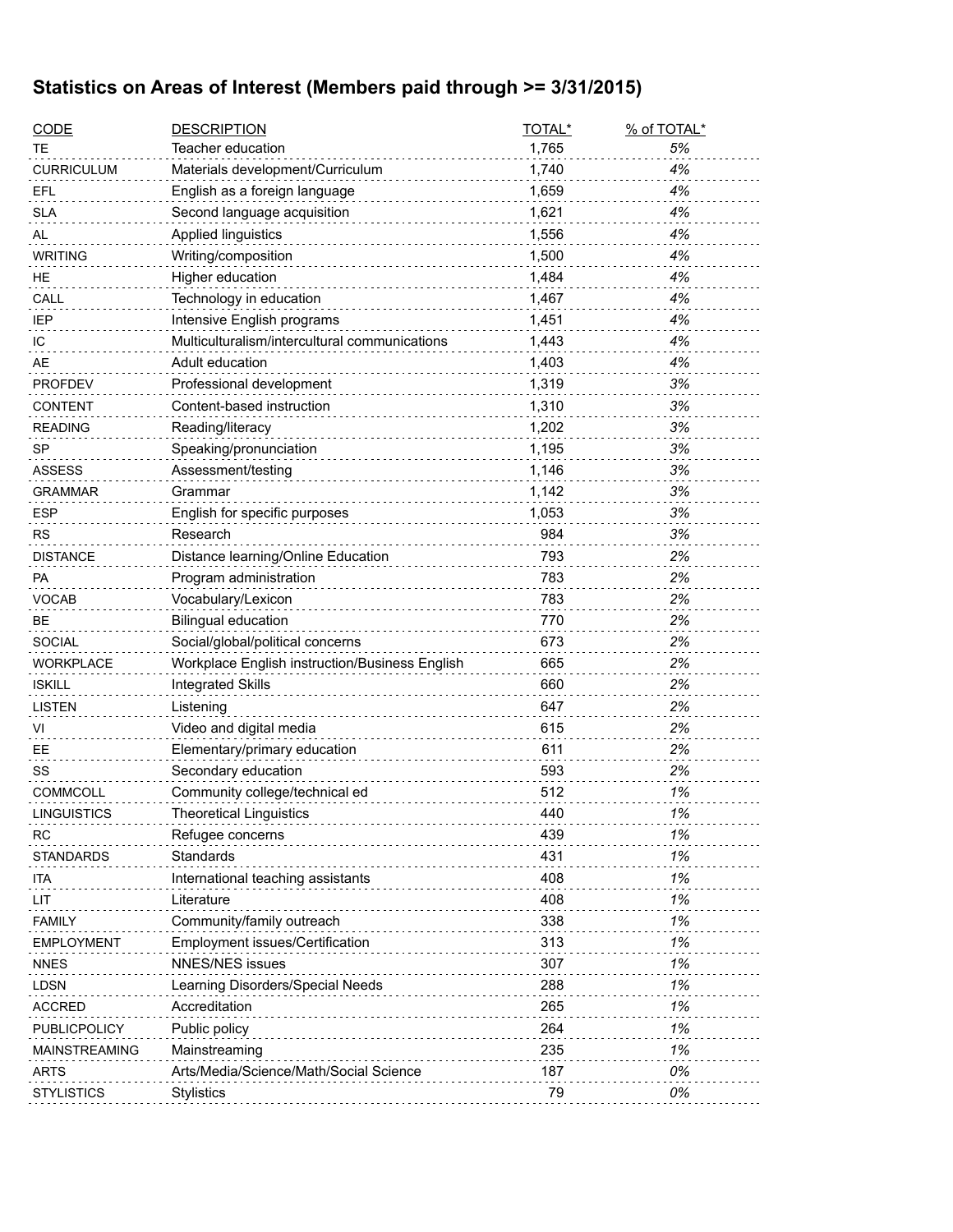## **Statistics on Areas of Expertise (Members paid through >= 3/31/2015)**

| <b>CODE</b>          | <b>DESCRIPTION</b>                             | TOTAL* | % of TOTAL* |
|----------------------|------------------------------------------------|--------|-------------|
| EFL                  | English as a foreign language                  | 1,082  | 6%          |
| <b>CURRICULUM</b>    | Materials development/Curriculum               | 963    | 5%          |
| AE                   | Adult education                                | 904    | 5%          |
| <b>WRITING</b>       | Writing/composition                            | 880    | 5%          |
| IEP                  | Intensive English programs                     | 856    | 5%          |
| TЕ                   | Teacher education                              | 797    | 4%          |
| AL                   | Applied linguistics                            | 794    | 4%          |
| HE                   | Higher education                               | 773    | 4%          |
| <b>SLA</b>           | Second language acquisition                    | 688    | 4%          |
| <b>CONTENT</b>       | Content-based instruction                      | 640    | 4%          |
| GRAMMAR              | Grammar                                        | 629    | 4%          |
| ТC                   | Multiculturalism/intercultural communications  | 570    | 3%          |
| CALL                 | Technology in education                        | 523    | 3%          |
| <b>ESP</b>           | English for specific purposes                  | 515    | 3%          |
| <b>PROFDEV</b>       | Professional development                       | 513    | 3%          |
| <b>SP</b>            | Speaking/pronunciation                         | 491    | 3%          |
| <b>READING</b>       | Reading/literacy                               | 484    | 3%          |
| PA                   | Program administration                         | 445    | 2%          |
| <b>ASSESS</b>        | Assessment/testing                             | 436    | 2%          |
| EE.                  | Elementary/primary education                   | 395    | 2%          |
| <b>ISKILL</b>        | <b>Integrated Skills</b>                       | 389    | 2%          |
| <b>DISTANCE</b>      | Distance learning/Online Education             | 323    | 2%          |
| SS                   | Secondary education                            | 301    | 2%          |
| BЕ                   | <b>Bilingual education</b>                     | 299    | 2%          |
| COMMCOLL             | Community college/technical ed                 | 296    | 2%          |
| <b>RS</b>            | Research                                       | 292    | 2%          |
| <b>WORKPLACE</b>     | Workplace English instruction/Business English | 284    | 2%          |
| LISTEN               | Listening                                      | 265    | 1%          |
| <b>VOCAB</b>         | Vocabulary/Lexicon                             | 240    | 1%          |
| LIT                  | Literature                                     | 198    | 1%          |
| <b>SOCIAL</b>        | Social/global/political concerns               | 177    | 1%          |
| VI                   | Video and digital media                        | 150    | 1%          |
| <b>ACCRED</b>        | Accreditation                                  | 133    | 1%          |
| ITA                  | International teaching assistants              | 133    | 1%          |
| <b>NNES</b>          | <b>NNES/NES issues</b>                         | 132    | 1%          |
| <b>FAMILY</b>        | Community/family outreach                      | 105    | 1%          |
| STANDARDS            | Standards                                      | 105    | 1%          |
| <b>MAINSTREAMING</b> | Mainstreaming                                  | 96     | 1%          |
| LINGUISTICS          | <b>Theoretical Linguistics</b>                 | 95     | 1%          |
| RC                   | Refugee concerns                               | 94     | 1%          |
| <b>ARTS</b>          | Arts/Media/Science/Math/Social Science         | 91     | 1%          |
| <b>EMPLOYMENT</b>    | Employment issues/Certification                | 79     | 0%          |
| <b>LDSN</b>          | Learning Disorders/Special Needs               | 77     | 0%          |
| PUBLICPOLICY         | Public policy                                  | 51     | 0%          |
| <b>STYLISTICS</b>    | <b>Stylistics</b>                              | 20     | 0%          |
|                      |                                                |        |             |